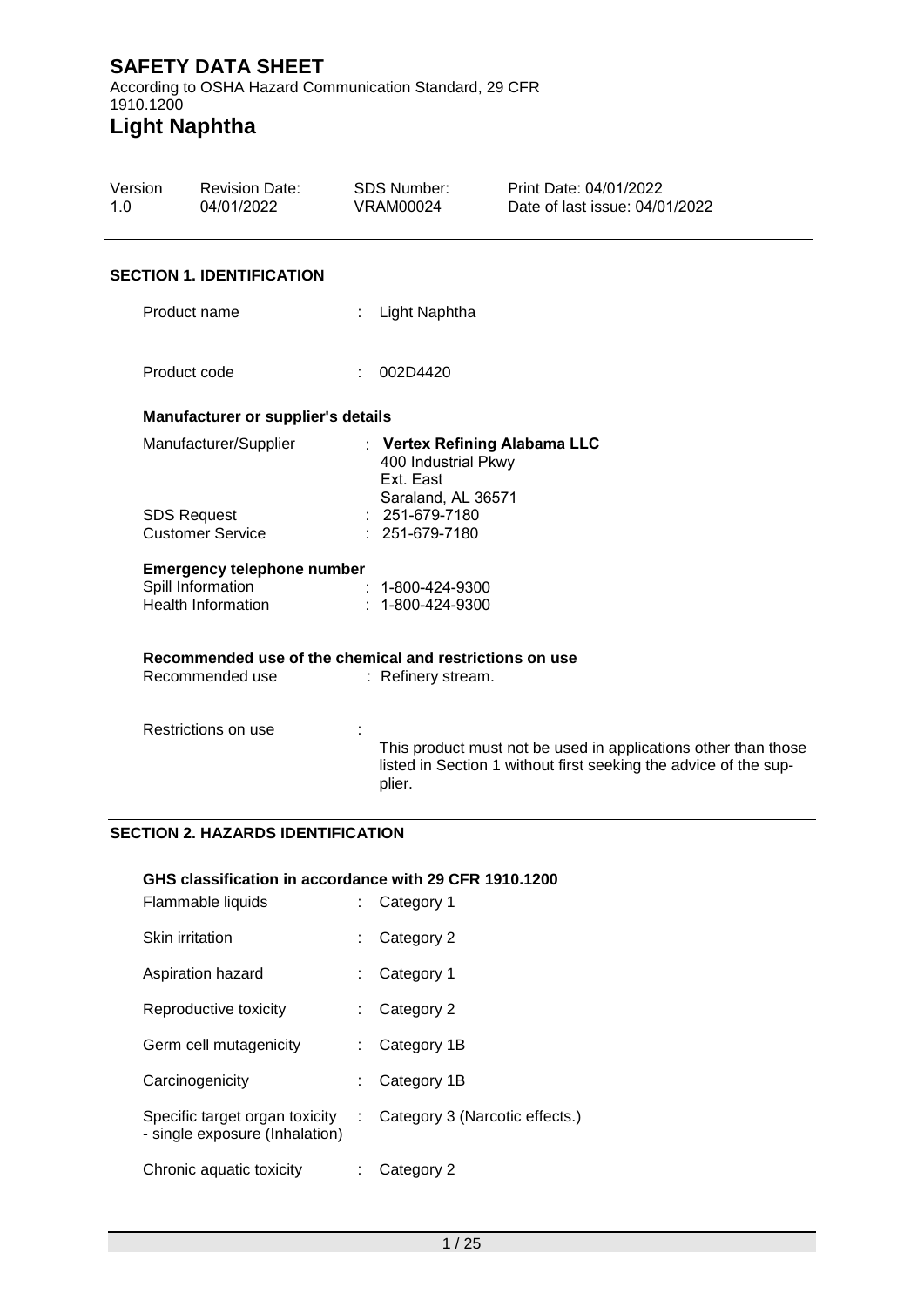According to OSHA Hazard Communication Standard, 29 CFR 1910.1200

| Version<br>1.0 | <b>Revision Date:</b><br>04/01/2022            | <b>SDS Number:</b><br><b>VRAM00024</b>                                                                | Print Date: 04/01/2022<br>Date of last issue: 04/01/2022                                                                                                                                                                                                                                                                                                                                                                                                                                                                                                                                                                                                                                                                                                       |
|----------------|------------------------------------------------|-------------------------------------------------------------------------------------------------------|----------------------------------------------------------------------------------------------------------------------------------------------------------------------------------------------------------------------------------------------------------------------------------------------------------------------------------------------------------------------------------------------------------------------------------------------------------------------------------------------------------------------------------------------------------------------------------------------------------------------------------------------------------------------------------------------------------------------------------------------------------------|
|                | <b>GHS label elements</b><br>Hazard pictograms |                                                                                                       |                                                                                                                                                                                                                                                                                                                                                                                                                                                                                                                                                                                                                                                                                                                                                                |
|                | Signal word                                    | Danger                                                                                                |                                                                                                                                                                                                                                                                                                                                                                                                                                                                                                                                                                                                                                                                                                                                                                |
|                | <b>Hazard statements</b>                       | PHYSICAL HAZARDS:<br><b>HEALTH HAZARDS:</b><br>H315 Causes skin irritation.<br>H350 May cause cancer. | H224 Extremely flammable liquid and vapour.<br>H304 May be fatal if swallowed and enters airways.<br>H336 May cause drowsiness or dizziness.<br>H340 May cause genetic defects.<br>H361 Suspected of damaging fertility or the unborn child.<br><b>ENVIRONMENTAL HAZARDS:</b><br>H411 Toxic to aquatic life with long lasting effects.                                                                                                                                                                                                                                                                                                                                                                                                                         |
|                | Precautionary statements                       | <b>Prevention:</b><br>and understood.<br>ment.<br>face protection.                                    | P201 Obtain special instructions before use.<br>P202 Do not handle until all safety precautions have been read<br>P210 Keep away from heat, hot surfaces, sparks, open flames<br>and other ignition sources. No smoking.<br>P233 Keep container tightly closed.<br>P240 Ground/bond container and receiving equipment.<br>P241 Use explosion-proof electrical/ventilating/lighting equip-<br>P242 Use non-sparking tools.<br>P243 Take action to prevent static discharges.<br>P261 Avoid breathing dust/ fume/ gas/ mist/ vapours/ spray.<br>P264 Wash skin thoroughly after handling.<br>P271 Use only outdoors or in a well-ventilated area.<br>P273 Avoid release to the environment.<br>P280 Wear protective gloves/ protective clothing/ eye protection/ |
|                |                                                | <b>Response:</b><br>attention.<br>on this label).                                                     | P301 + P310 IF SWALLOWED: Immediately call a POISON<br>CENTER or doctor/ physician.<br>P303 + P361 + P353 IF ON SKIN (or hair): Take off immediately<br>all contaminated clothing. Rinse skin with water/shower.<br>P304 + P340 IF INHALED: Remove person to fresh air and<br>keep comfortable for breathing.<br>P308 + P313 IF exposed or concerned: Get medical advice/<br>P312 Call a POISON CENTER/doctor if you feel unwell.<br>P321 Specific treatment (see supplemental first aid instructions<br>P331 Do NOT induce vomiting.                                                                                                                                                                                                                          |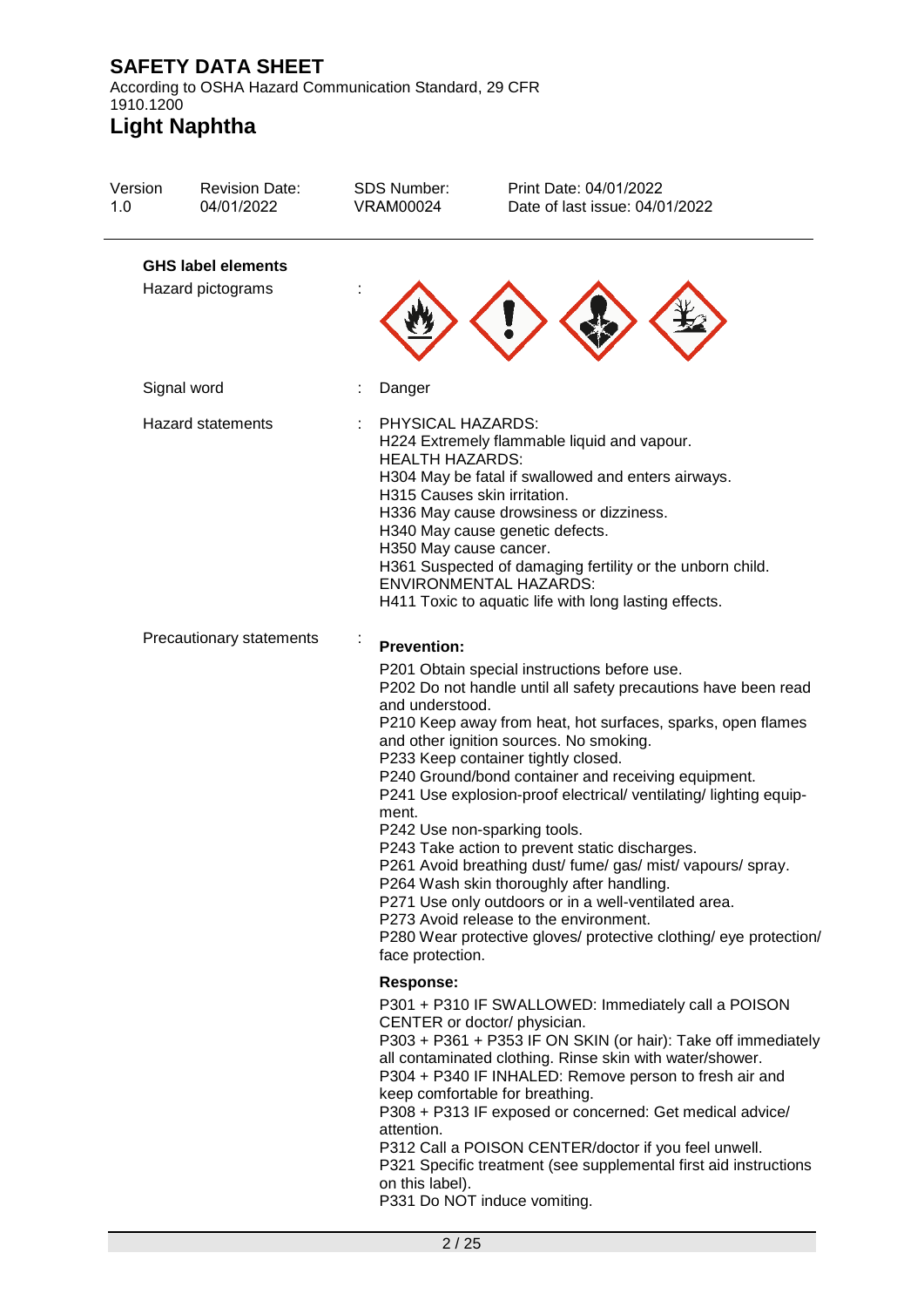According to OSHA Hazard Communication Standard, 29 CFR 1910.1200

**Light Naphtha**

| Version<br>1.0 | <b>Revision Date:</b><br>04/01/2022 | SDS Number:<br>VRAM00024                                                | Print Date: 04/01/2022<br>Date of last issue: 04/01/2022                                                                                                                                                                                     |
|----------------|-------------------------------------|-------------------------------------------------------------------------|----------------------------------------------------------------------------------------------------------------------------------------------------------------------------------------------------------------------------------------------|
|                |                                     | tion.<br>reuse.<br>P391 Collect spillage.                               | P332 + P313 If skin irritation occurs: Get medical advice/atten-<br>P362 + P364 Take off contaminated clothing and wash it before<br>P370 + P378 In case of fire: Use alcohol-resistant foam, carbon<br>dioxide or water mist to extinguish. |
|                |                                     | Storage:<br>P235 Keep cool.<br>tightly closed.<br>P405 Store locked up. | P403 + P233 Store in a well-ventilated place. Keep container                                                                                                                                                                                 |
|                |                                     | Disposal:<br>tions.                                                     | P501 Dispose of contents and container to appropriate waste<br>site or reclaimer in accordance with local and national regula-                                                                                                               |

#### **Other hazards**

#### **Other hazards which do not result in classification**

Liquid evaporates quickly and can ignite leading to a flash fire, or an explosion in a confined space.

A component or components of this material may cause cancer.

This product contains benzene which may cause leukaemia (AML - acute myelogenous leukaemia).

This material is a static accumulator.

Even with proper grounding and bonding, this material can still accumulate an electrostatic charge.

If sufficient charge is allowed to accumulate, electrostatic discharge and ignition of flammable airvapour mixtures can occur.

May cause MDS (Myelodysplastic Syndrome).

The classification of this material is based on OSHA HCS 2012 criteria.

Hydrogen sulphide (H2S), an extremely flammable and toxic gas, and other hazardous vapours may evolve and collect in the headspace of storage tanks, transport vessels and other enclosed containers.

### **SECTION 3. COMPOSITION/INFORMATION ON INGREDIENTS**

#### **Hazardous components**

| Chemical name                                                | Synonyms                                  | CAS-No.    | Concentration (% w/w) |
|--------------------------------------------------------------|-------------------------------------------|------------|-----------------------|
| Distillates (petrole-<br>um), straight-run light   troleum), | Distillates (pe-<br>straight-run<br>liaht | 68410-05-9 | $\leq$ 100            |

Hydrogen sulphide may be present both in the liquid and the vapour. Composition is complex and varies with the source of the crude oil and the contributing process plants at that time.

#### **Further information**

Contains: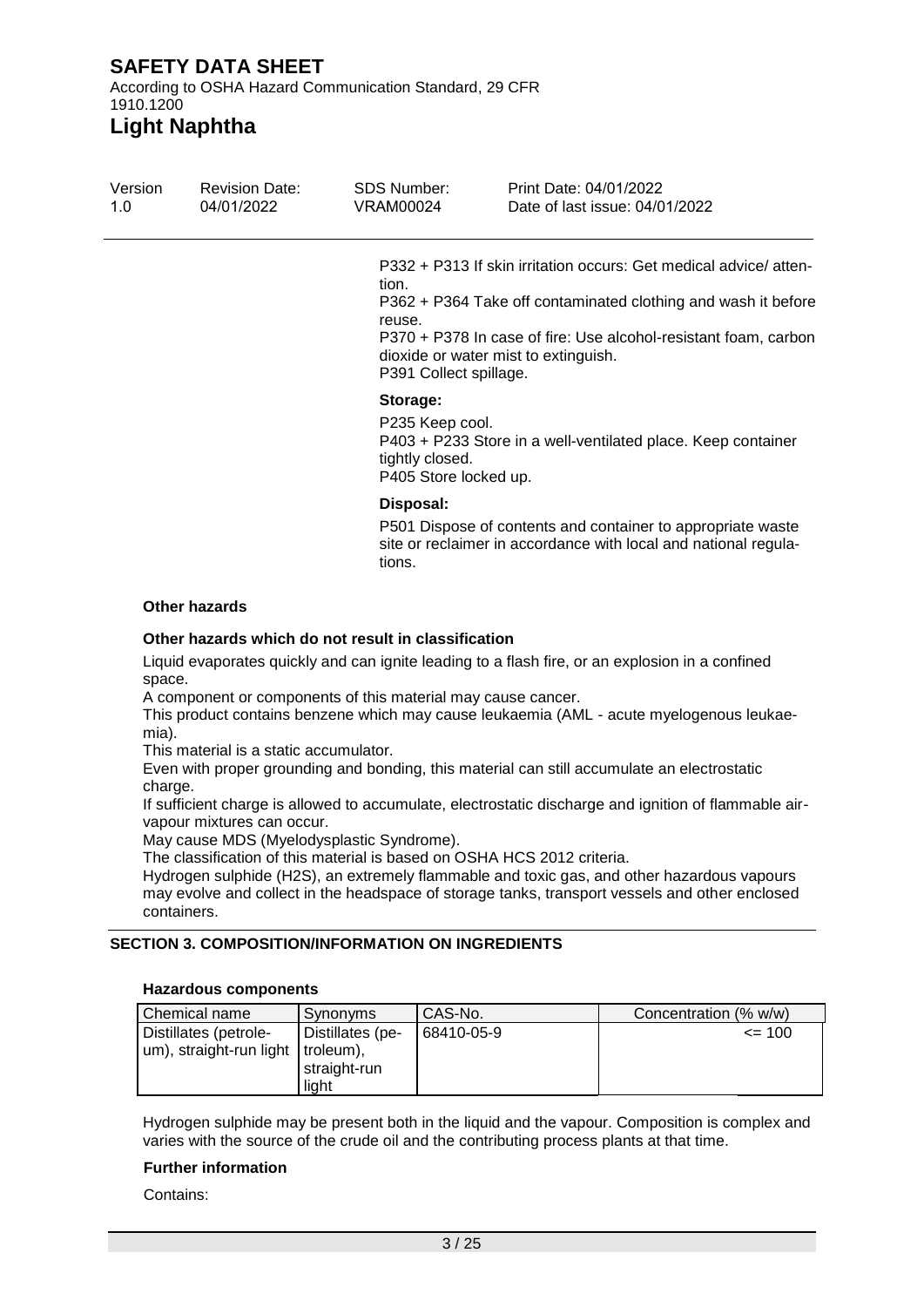According to OSHA Hazard Communication Standard, 29 CFR 1910.1200 **Light Naphtha**

| Version | <b>Revision Date:</b> | SDS Number: | Print Date: 04/01/2022         |
|---------|-----------------------|-------------|--------------------------------|
| 1.0     | 04/01/2022            | VRAM00024   | Date of last issue: 04/01/2022 |

| Chemical name    | Identification number | Concentration [%] |
|------------------|-----------------------|-------------------|
| toluene          | 108-88-3, 203-625-9   | $10 - 30$         |
| Xylene           | 1330-20-7, 215-535-7  | $10 - 30$         |
| $1,2,4-$         | 95-63-6, 202-436-9    | $5 - 10$          |
| Trimethylbenzene |                       |                   |
| benzene          | 71-43-2, 200-753-7    | $1 - 5$           |
| Ethylbenzene     | 100-41-4, 202-849-4   | 1 - 5             |
| n-Hexane         | 110-54-3, 203-777-6   | 1 - 5             |
| Naphthalene      | 91-20-3, 202-049-5    | - 5               |
| cyclohexane      | 110-82-7, 203-806-2   | - 5               |

### **SECTION 4. FIRST-AID MEASURES**

| General advice                                                         | Vapourisation of H2S that has been trapped in clothing can be<br>dangerous to rescuers. Maintain respiratory protection to<br>avoid contamination from the victim to rescuer. Mechanical<br>ventilation should be used to resuscitate if at all possible.                                                                                                                                                                                                                                                                                                                                                                         |
|------------------------------------------------------------------------|-----------------------------------------------------------------------------------------------------------------------------------------------------------------------------------------------------------------------------------------------------------------------------------------------------------------------------------------------------------------------------------------------------------------------------------------------------------------------------------------------------------------------------------------------------------------------------------------------------------------------------------|
| If inhaled<br>÷                                                        | Remove to fresh air. If rapid recovery does not occur,<br>transport to nearest medical facility for additional treatment.                                                                                                                                                                                                                                                                                                                                                                                                                                                                                                         |
| In case of skin contact<br>÷                                           | Remove contaminated clothing. Immediately flush skin with<br>large amounts of water for at least 15 minutes, and follow by<br>washing with soap and water if available. If redness, swelling,<br>pain and/or blisters occur, transport to the nearest medical<br>facility for additional treatment.                                                                                                                                                                                                                                                                                                                               |
| In case of eye contact                                                 | Flush eye with copious quantities of water.<br>Remove contact lenses, if present and easy to do. Continue<br>rinsing.<br>If persistent irritation occurs, obtain medical attention.                                                                                                                                                                                                                                                                                                                                                                                                                                               |
| If swallowed                                                           | Call emergency number for your location / facility.<br>If swallowed, do not induce vomiting: transport to nearest<br>medical facility for additional treatment. If vomiting occurs<br>spontaneously, keep head below hips to prevent aspiration.<br>If any of the following delayed signs and symptoms appear<br>within the next 6 hours, transport to the nearest medical facili-<br>ty: fever greater than 101° F (38.3°C), shortness of breath,<br>chest congestion or continued coughing or wheezing.                                                                                                                         |
| Most important symptoms<br>÷<br>and effects, both acute and<br>delayed | Skin irritation signs and symptoms may include a burning sen-<br>sation, redness, swelling, and/or blisters.<br>Eye irritation signs and symptoms may include a burning sen-<br>sation and a temporary redness of the eye.<br>If material enters lungs, signs and symptoms may include<br>coughing, choking, wheezing, difficulty in breathing, chest<br>congestion, shortness of breath, and/or fever.<br>The onset of respiratory symptoms may be delayed for sever-<br>al hours after exposure.<br>Breathing of high vapour concentrations may cause central<br>nervous system (CNS) depression resulting in dizziness, light- |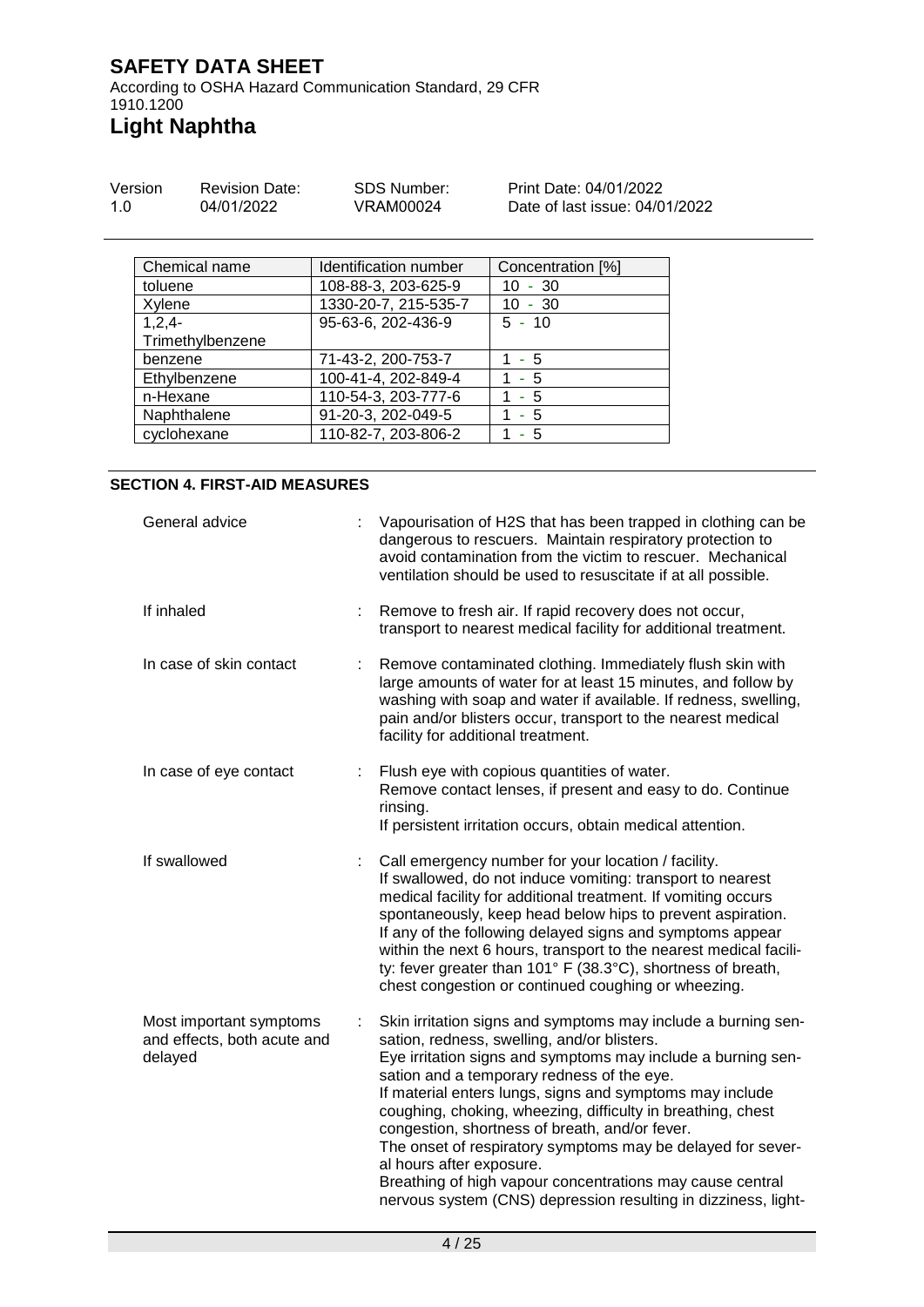# **Light Naphtha**

| Version<br>1.0 | <b>Revision Date:</b><br>04/01/2022                                              | SDS Number:<br>VRAM00024           | Print Date: 04/01/2022<br>Date of last issue: 04/01/2022                                                                                                                                                                                                                            |
|----------------|----------------------------------------------------------------------------------|------------------------------------|-------------------------------------------------------------------------------------------------------------------------------------------------------------------------------------------------------------------------------------------------------------------------------------|
|                |                                                                                  | and/or difficulty breathing.       | headedness, headache and nausea.<br>Eye irritation signs and symptoms may include a burning sen-<br>sation, redness, swelling, and/or blurred vision.<br>Respiratory irritation signs and symptoms may include a tem-<br>porary burning sensation of the nose and throat, coughing, |
|                | Protection of first-aiders                                                       | incident, injury and surroundings. | When administering first aid, ensure that you are wearing the<br>appropriate personal protective equipment according to the                                                                                                                                                         |
|                | Indication of any immediate<br>medical attention and special<br>treatment needed | Treat symptomatically.             | Call a doctor or poison control center for guidance.                                                                                                                                                                                                                                |
|                |                                                                                  | son Control Center for guidance.   | Hydrogen sulphide (H2S) - CNS asphyxiant. May cause rhini-<br>tis, bronchitis and occasionally pulmonary oedema after se-<br>vere exposure. CONSIDER: Oxygen therapy. Consult a Poi-                                                                                                |

## **SECTION 5. FIRE-FIGHTING MEASURES**

| Suitable extinguishing media              | $\sim$ 10 $\sim$ | Foam, water spray or fog. Dry chemical powder, carbon diox-<br>ide, sand or earth may be used for small fires only.                                                                                                                                                                                                                                                                                                                                                                                                                                                      |
|-------------------------------------------|------------------|--------------------------------------------------------------------------------------------------------------------------------------------------------------------------------------------------------------------------------------------------------------------------------------------------------------------------------------------------------------------------------------------------------------------------------------------------------------------------------------------------------------------------------------------------------------------------|
| Unsuitable extinguishing<br>media         |                  | Do not use direct water jets on the burning product as they<br>could cause a steam explosion and spread of the fire.<br>Simultaneous use of foam and water on the same surface is<br>to be avoided as water destroys the foam.                                                                                                                                                                                                                                                                                                                                           |
| Specific hazards during fire-<br>fighting | ÷.               | Hazardous combustion products may include:<br>A complex mixture of airborne solid and liquid particulates and<br>gases (smoke).<br>Unidentified organic and inorganic compounds.<br>Carbon monoxide may be evolved if incomplete combustion<br>occurs.<br>The vapour is heavier than air, spreads along the ground and<br>distant ignition is possible.<br>Will float and can be reignited on surface water.<br>Hydrogen sulphide (H2S) and other toxic sulphur oxides may<br>be given off when this material is heated. Do not depend on<br>sense of smell for warning. |
| Specific extinguishing meth-<br>ods       | ÷                | Use extinguishing measures that are appropriate to local cir-<br>cumstances and the surrounding environment.                                                                                                                                                                                                                                                                                                                                                                                                                                                             |
| Further information                       |                  | Clear fire area of all non-emergency personnel.<br>If the fire cannot be extinguished the only course of action is<br>to evacuate immediately.<br>Keep adjacent containers cool by spraying with water.<br>If possible remove containers from the danger zone.                                                                                                                                                                                                                                                                                                           |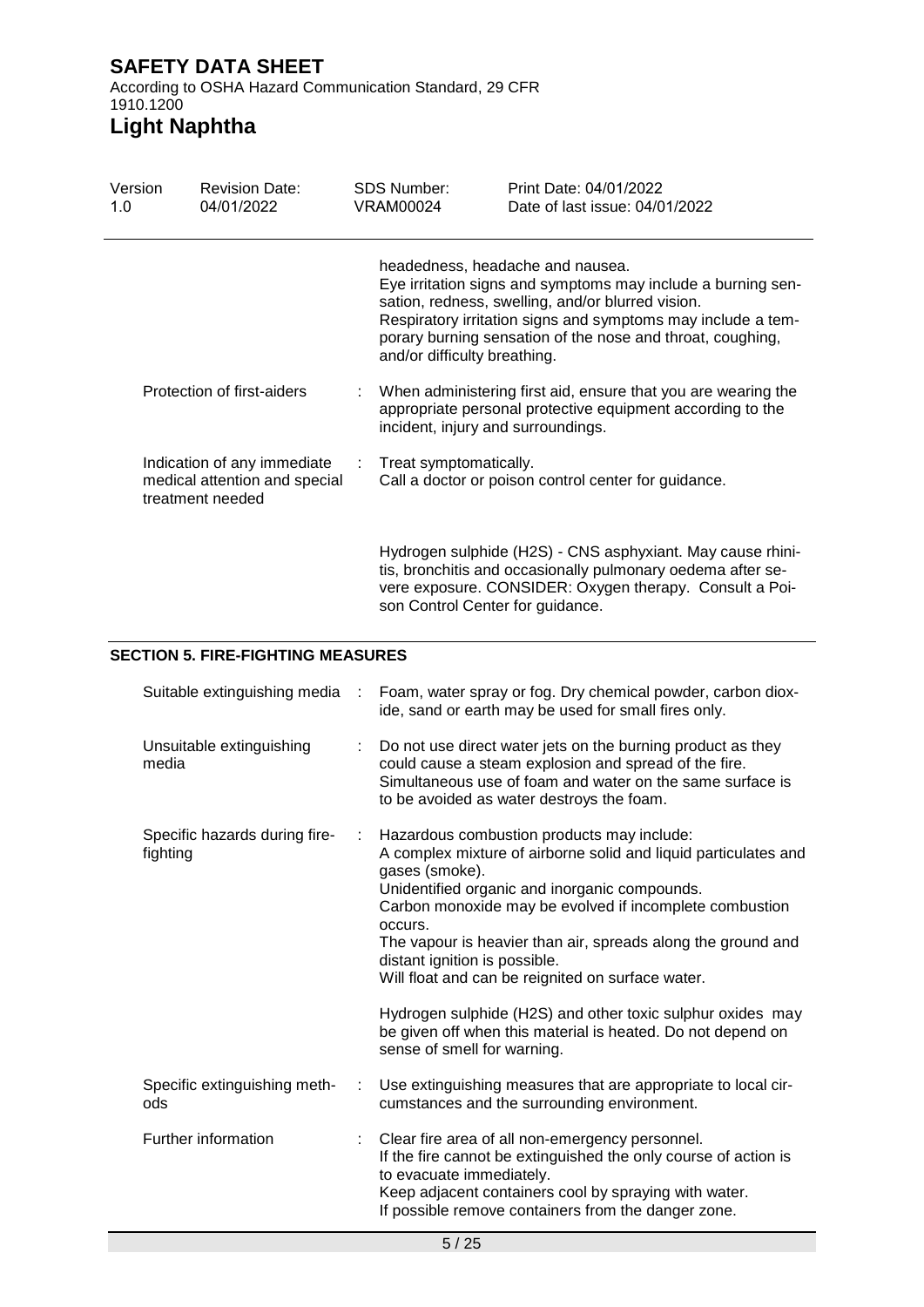# **Light Naphtha**

| Version          | <b>Revision Date:</b>          | SDS Number: |  | Print Date: 04/01/2022                                                                                                                                                                                                                                                                                                                                                                                                                                                                               |
|------------------|--------------------------------|-------------|--|------------------------------------------------------------------------------------------------------------------------------------------------------------------------------------------------------------------------------------------------------------------------------------------------------------------------------------------------------------------------------------------------------------------------------------------------------------------------------------------------------|
| 1.0              | 04/01/2022                     | VRAM00024   |  | Date of last issue: 04/01/2022                                                                                                                                                                                                                                                                                                                                                                                                                                                                       |
| for firefighters | Special protective equipment : |             |  | Contain residual material at affected sites to prevent material<br>from entering drains (sewers), ditches, and waterways.<br>Proper protective equipment including chemical resistant<br>gloves are to be worn; chemical resistant suit is indicated if<br>large contact with spilled product is expected. Self-Contained<br>Breathing Apparatus must be worn when approaching a fire in<br>a confined space. Select fire fighter's clothing approved to<br>relevant Standards (e.g. Europe: EN469). |

### **SECTION 6. ACCIDENTAL RELEASE MEASURES**

| Personal precautions, protec-<br>$\cdot$ :<br>tive equipment and emer-<br>gency procedures | Do not breathe fumes, vapour.<br>Do not operate electrical equipment.<br>Shut off leaks, if possible without personal risks. Remove all<br>possible sources of ignition in the surrounding area and evac-<br>uate all personnel. Attempt to disperse the gas or to direct its<br>flow to a safe location for example by using fog sprays. Take<br>precautionary measures against static discharge. Ensure elec-<br>trical continuity by bonding and grounding (earthing) all<br>equipment. Monitor area with combustible gas meter.<br>Vapour can travel for considerable distances both above and<br>below the ground surface. Underground services (drains,<br>pipelines, cable ducts) can provide preferential flow paths.                         |
|--------------------------------------------------------------------------------------------|-------------------------------------------------------------------------------------------------------------------------------------------------------------------------------------------------------------------------------------------------------------------------------------------------------------------------------------------------------------------------------------------------------------------------------------------------------------------------------------------------------------------------------------------------------------------------------------------------------------------------------------------------------------------------------------------------------------------------------------------------------|
| Environmental precautions<br>÷                                                             | Take measures to minimise the effects on groundwater.<br>Prevent from spreading or entering into drains, ditches or riv-<br>ers by using sand, earth, or other appropriate barriers.<br>Contain residual material at affected sites to prevent material<br>from entering drains (sewers), ditches, and waterways.                                                                                                                                                                                                                                                                                                                                                                                                                                     |
| Methods and materials for<br>containment and cleaning up                                   | Take precautionary measures against static discharges.<br>For large liquid spills (> 1 drum), transfer by mechanical<br>means such as vacuum truck to a salvage tank for recovery or<br>safe disposal. Do not flush away residues with water. Retain<br>as contaminated waste. Allow residues to evaporate or soak<br>up with an appropriate absorbent material and dispose of<br>safely. Remove contaminated soil and dispose of safely<br>For small liquid spills (< 1 drum), transfer by mechanical<br>means to a labeled, sealable container for product recovery or<br>safe disposal. Allow residues to evaporate or soak up with an<br>appropriate absorbent material and dispose of safely. Remove<br>contaminated soil and dispose of safely. |
|                                                                                            | Observe all relevant local and international regulations.<br>Avoid contact with skin, eyes and clothing.<br>Evacuate the area of all non-essential personnel.<br>Ventilate contaminated area thoroughly.<br>If contamination of site occurs remediation may require spe-<br>cialist advice.<br>Ensure electrical continuity by bonding and grounding (earth-<br>ing) all equipment.                                                                                                                                                                                                                                                                                                                                                                   |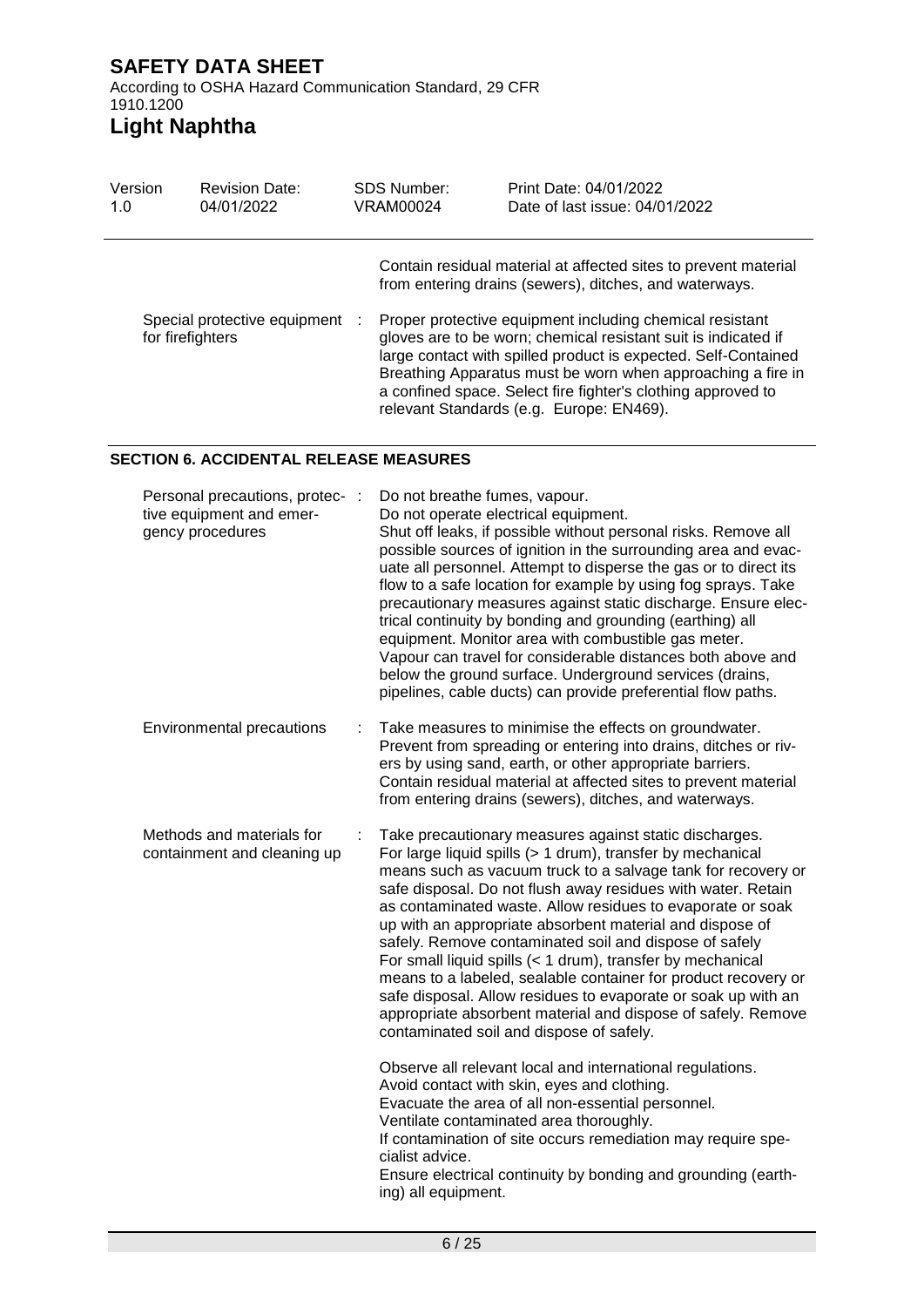# **Light Naphtha**

| Version<br>1.0    | <b>Revision Date:</b><br>04/01/2022 | <b>SDS Number:</b><br><b>VRAM00024</b>                                    | Print Date: 04/01/2022<br>Date of last issue: 04/01/2022                                                                                                                                                                                                                                                                                                                                                                                                                                                                                                                                                               |
|-------------------|-------------------------------------|---------------------------------------------------------------------------|------------------------------------------------------------------------------------------------------------------------------------------------------------------------------------------------------------------------------------------------------------------------------------------------------------------------------------------------------------------------------------------------------------------------------------------------------------------------------------------------------------------------------------------------------------------------------------------------------------------------|
| Additional advice |                                     | this Safety Data Sheet.<br>cannot be contained.<br>Annex 1 Regulation 26. | : For guidance on selection of personal protective equipment<br>see Chapter 8 of this Safety Data Sheet.<br>Notify authorities if any exposure to the general public or the<br>environment occurs or is likely to occur.<br>For guidance on disposal of spilled material see Chapter 13 of<br>Local authorities should be advised if significant spillages<br>Maritime spillages should be dealt with using a Shipboard Oil<br>Pollution Emergency Plan (SOPEP), as required by MARPOL                                                                                                                                 |
|                   |                                     | (800) 424-8802.<br>8802.                                                  | U.S. regulations may require reporting releases of this materi-<br>al to the environment which exceed the reportable quantity<br>(refer to Chapter 15) to the National Response Center at<br>Under Section 311 of the Clean Water Act (CWA) this material<br>is considered an oil. As such, spills into surface waters must<br>be reported to the National Response Center at (800) 424-<br>This material is covered by EPA's Comprehensive Environ-<br>mental Response, Compensation and Liability Act (CERCLA)<br>Petroleum Exclusion. Therefore, releases to the environment<br>may not be reportable under CERCLA. |

## **SECTION 7. HANDLING AND STORAGE**

| Technical measures      | : Avoid breathing of or direct contact with material. Only use in<br>well ventilated areas. Wash thoroughly after handling. For<br>guidance on selection of personal protective equipment see<br>Chapter 8 of this Safety Data Sheet.<br>Prevent spillages.<br>Do not use as a cleaning solvent or other non-motor fuel uses.<br>Turn off all battery operated portable electronic devices (ex-<br>amples include: cellular phones, pagers and CD players)<br>before operating gasoline pump.<br>Contaminated leather articles including shoes cannot be de-<br>contaminated and should be destroyed to prevent reuse.<br>Air-dry contaminated clothing in a well-ventilated area before<br>laundering.<br>Use the information in this data sheet as input to a risk as-<br>sessment of local circumstances to help determine appropri-<br>ate controls for safe handling, storage and disposal of this<br>material.<br>Avoid contact with skin, eyes and clothing. |
|-------------------------|---------------------------------------------------------------------------------------------------------------------------------------------------------------------------------------------------------------------------------------------------------------------------------------------------------------------------------------------------------------------------------------------------------------------------------------------------------------------------------------------------------------------------------------------------------------------------------------------------------------------------------------------------------------------------------------------------------------------------------------------------------------------------------------------------------------------------------------------------------------------------------------------------------------------------------------------------------------------|
| Advice on safe handling | : Ensure that all local regulations regarding handling and stor-<br>age facilities are followed.<br>When using do not eat or drink.<br>Extinguish any naked flames. Do not smoke. Remove ignition<br>sources. Avoid sparks.<br>Never siphon by mouth.                                                                                                                                                                                                                                                                                                                                                                                                                                                                                                                                                                                                                                                                                                               |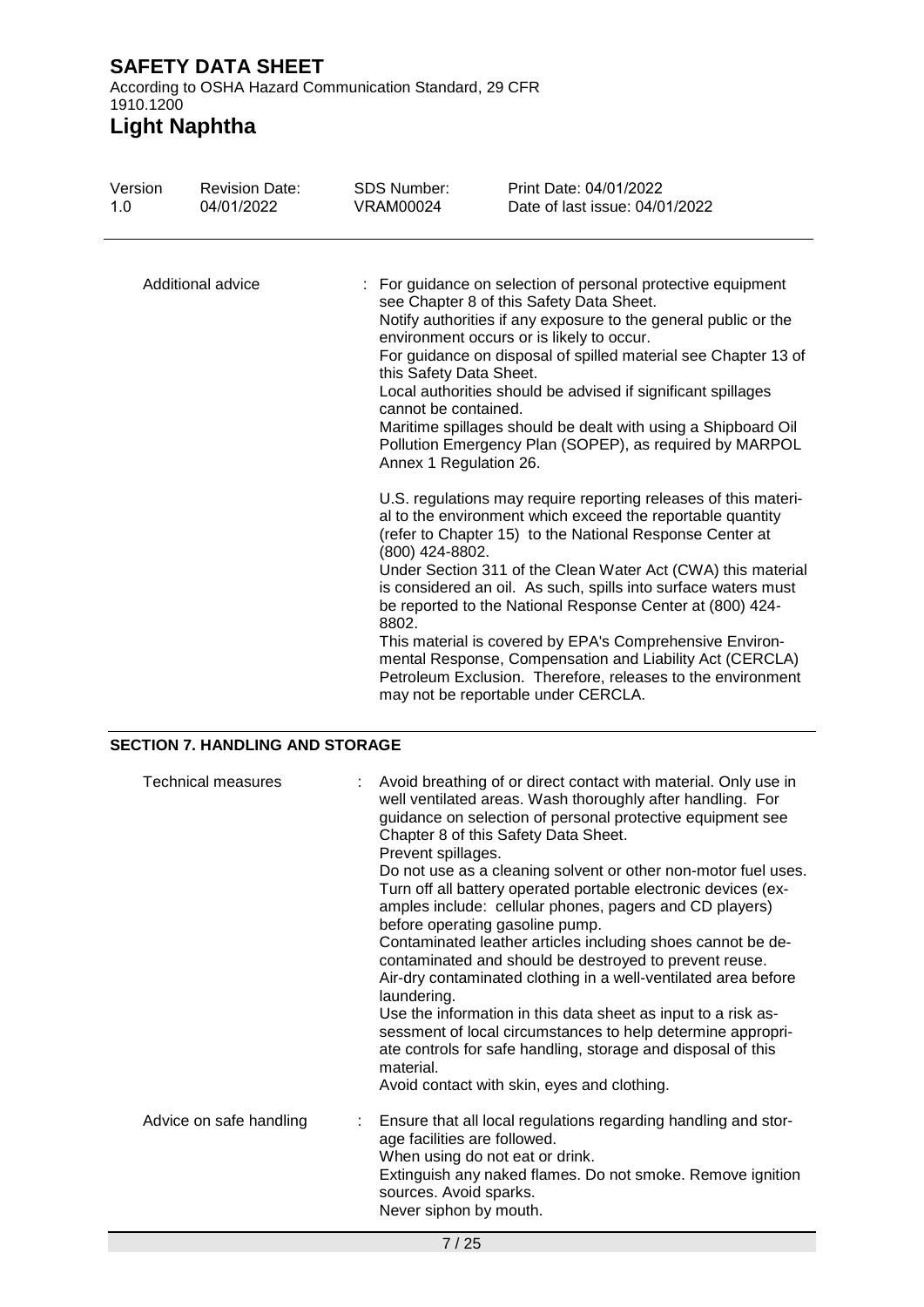According to OSHA Hazard Communication Standard, 29 CFR 1910.1200

| Version<br>1.0 | <b>Revision Date:</b><br>04/01/2022           | <b>SDS Number:</b><br>VRAM00024                                                 | Print Date: 04/01/2022<br>Date of last issue: 04/01/2022                                                                                                                                                                                                                                                                                                                                                                                                                                                                                                                                                                                                                                                                                                                                                                                                                                                                                                                                                                                                                                                                                                                                                                                                                 |
|----------------|-----------------------------------------------|---------------------------------------------------------------------------------|--------------------------------------------------------------------------------------------------------------------------------------------------------------------------------------------------------------------------------------------------------------------------------------------------------------------------------------------------------------------------------------------------------------------------------------------------------------------------------------------------------------------------------------------------------------------------------------------------------------------------------------------------------------------------------------------------------------------------------------------------------------------------------------------------------------------------------------------------------------------------------------------------------------------------------------------------------------------------------------------------------------------------------------------------------------------------------------------------------------------------------------------------------------------------------------------------------------------------------------------------------------------------|
|                |                                               | distant ignition is possible.<br>Avoid exposure.<br>vapours, mists or aerosols. | The vapour is heavier than air, spreads along the ground and<br>Use local exhaust ventilation if there is risk of inhalation of<br>Properly dispose of any contaminated rags or cleaning mate-<br>rials in order to prevent fires.                                                                                                                                                                                                                                                                                                                                                                                                                                                                                                                                                                                                                                                                                                                                                                                                                                                                                                                                                                                                                                       |
|                |                                               | tory protection is in use.                                                      | The inherent toxic and olfactory (sense of smell) fatiguing<br>properties of hydrogen sulphide require that air monitoring<br>alarms be used if concentrations are expected to reach harm-<br>ful levels such as in enclosed spaces, heated transport ves-<br>sels and spill or leak situations. If the air concentration ex-<br>ceeds 10 ppm, the area should be evacuated unless respira-                                                                                                                                                                                                                                                                                                                                                                                                                                                                                                                                                                                                                                                                                                                                                                                                                                                                              |
|                | Avoidance of contact                          | Strong oxidising agents.                                                        |                                                                                                                                                                                                                                                                                                                                                                                                                                                                                                                                                                                                                                                                                                                                                                                                                                                                                                                                                                                                                                                                                                                                                                                                                                                                          |
|                | <b>Product Transfer</b>                       |                                                                                 | Wait 2 minutes after tank filling (for tanks such as those on<br>road tanker vehicles) before opening hatches or manholes.<br>Wait 30 minutes after tank filling (for large storage tanks)<br>before opening hatches or manholes. Even with proper<br>grounding and bonding, this material can still accumulate an<br>electrostatic charge. If sufficient charge is allowed to accumu-<br>late, electrostatic discharge and ignition of flammable air-<br>vapour mixtures can occur. Be aware of handling operations<br>that may give rise to additional hazards that result from the<br>accumulation of static charges. These include but are not<br>limited to pumping (especially turbulent flow), mixing, filtering,<br>splash filling, cleaning and filling of tanks and containers,<br>sampling, switch loading, gauging, vacuum truck operations,<br>and mechanical movements. These activities may lead to<br>static discharge e.g. spark formation. Restrict line velocity<br>during pumping in order to avoid generation of electrostatic<br>discharge $( \leq 1 \text{ m/s}$ until fill pipe submerged to twice its diame-<br>ter, then $\leq$ 7 m/s). Avoid splash filling. Do NOT use com-<br>pressed air for filling, discharging, or handling operations. |
|                | Further information on stor-<br>age stability | Tank storage:<br>Keep in a cool place.<br>reduce the risk.<br>ble.              | Tanks must be specifically designed for use with this product.<br>Bulk storage tanks should be diked (bunded).<br>Locate tanks away from heat and other sources of ignition.<br>Cleaning, inspection and maintenance of storage tanks is a<br>specialist operation, which requires the implementation of<br>strict procedures and precautions.<br>Electrostatic charges will be generated during pumping.<br>Electrostatic discharge may cause fire. Ensure electrical con-<br>tinuity by bonding and grounding (earthing) all equipment to<br>The vapours in the head space of the storage vessel may lie<br>in the flammable/explosive range and hence may be flamma-                                                                                                                                                                                                                                                                                                                                                                                                                                                                                                                                                                                                  |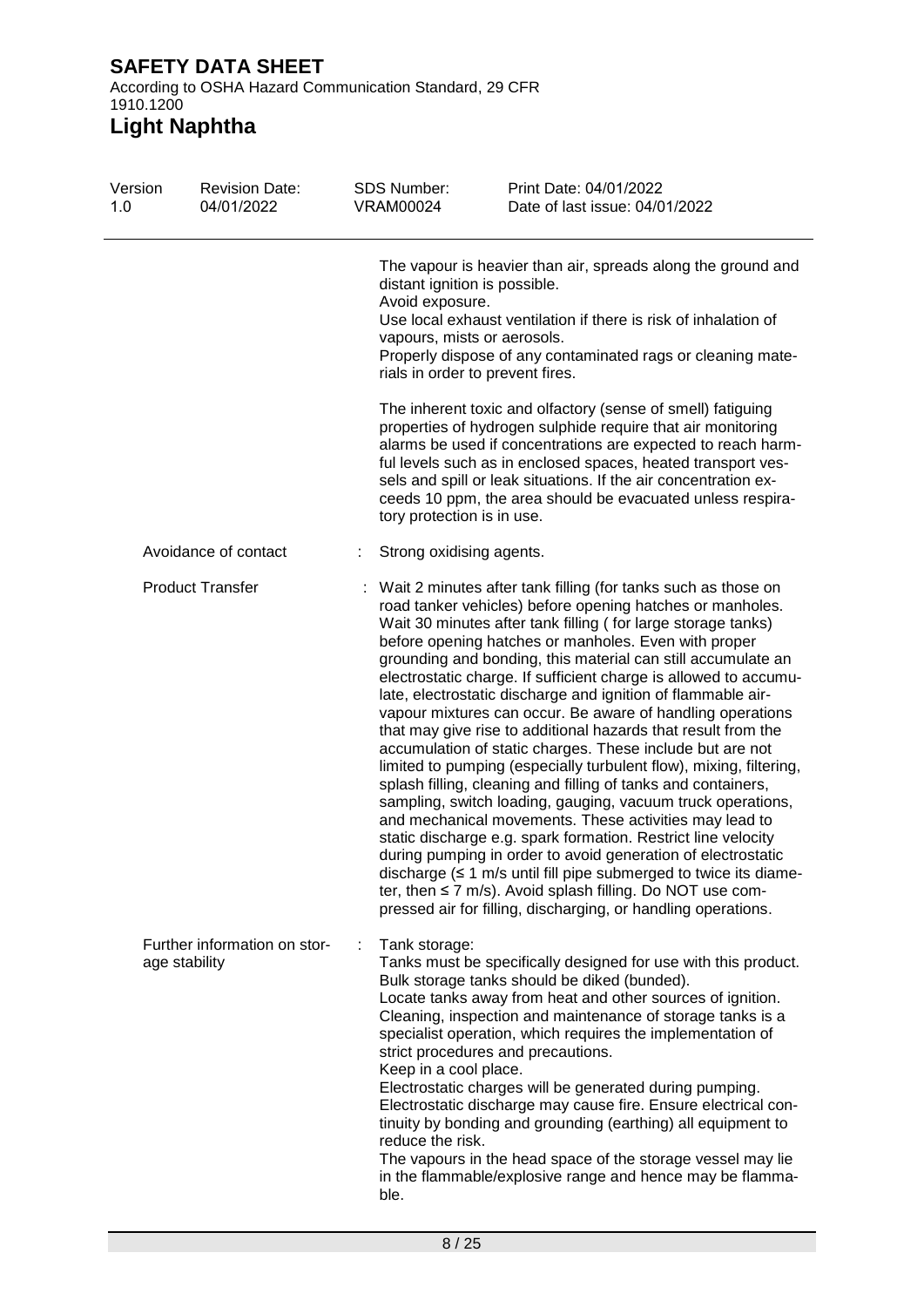# **Light Naphtha**

| Version<br>1.0 | <b>Revision Date:</b><br>04/01/2022 | <b>SDS Number:</b><br>VRAM00024 | Print Date: 04/01/2022<br>Date of last issue: 04/01/2022                                                                                                                                                                                                                                                                                                                                                                                                                                                                                                                                                                                                                                                                                                                                                                                                                                                                                                                                |
|----------------|-------------------------------------|---------------------------------|-----------------------------------------------------------------------------------------------------------------------------------------------------------------------------------------------------------------------------------------------------------------------------------------------------------------------------------------------------------------------------------------------------------------------------------------------------------------------------------------------------------------------------------------------------------------------------------------------------------------------------------------------------------------------------------------------------------------------------------------------------------------------------------------------------------------------------------------------------------------------------------------------------------------------------------------------------------------------------------------|
|                |                                     |                                 | Refer to section 15 for any additional specific legislation cov-<br>ering the packaging and storage of this product.                                                                                                                                                                                                                                                                                                                                                                                                                                                                                                                                                                                                                                                                                                                                                                                                                                                                    |
|                | Packaging material                  |                                 | Suitable material: For containers, or container linings use mild<br>steel, stainless steel., Aluminium may also be used for appli-<br>cations where it does not present an unnecessary fire hazard.,<br>Examples of suitable materials are: high density polyethylene<br>(HDPE), polypropylene (PP), and Viton (FKM), which have<br>been specifically tested for compatibility with this product., For<br>container linings, use amine-adduct cured epoxy paint., For<br>seals and gaskets use: graphite, PTFE, Viton A, Viton B.<br>Unsuitable material: Some synthetic materials may be unsuit-<br>able for containers or container linings depending on the ma-<br>terial specification and intended use. Examples of materials to<br>avoid are: natural rubber (NR), nitrile rubber (NBR), ethylene<br>propylene rubber (EPDM), polymethyl methacrylate (PMMA),<br>polystyrene, polyvinyl chloride (PVC), polyisobutylene., How-<br>ever, some may be suitable for glove materials. |
|                | <b>Container Advice</b>             |                                 | Do not cut, drill, grind, weld or perform similar operations on or<br>near containers. Containers, even those that have been emp-<br>tied, can contain explosive vapours.                                                                                                                                                                                                                                                                                                                                                                                                                                                                                                                                                                                                                                                                                                                                                                                                               |
|                | Specific use(s)                     | Not applicable                  |                                                                                                                                                                                                                                                                                                                                                                                                                                                                                                                                                                                                                                                                                                                                                                                                                                                                                                                                                                                         |
|                |                                     | on Static Electricity).         | See additional references that provide safe handling practices<br>for liquids that are determined to be static accumulators:<br>American Petroleum Institute 2003 (Protection Against Igni-<br>tions Arising out of Static, Lightning and Stray Currents) or<br>National Fire Protection Agency 77 (Recommended Practices<br>IEC/TS 60079-32-1: Electrostatic hazards, guidance                                                                                                                                                                                                                                                                                                                                                                                                                                                                                                                                                                                                         |

## **SECTION 8. EXPOSURE CONTROLS AND PERSONAL PROTECTION**

#### Components CAS-No. Value type (Form of exposure)<br>TWA Control parameters / Permissible concentration **Basis** toluene | 108-88-3 | TWA | 20 ppm | ACGIH toluene toluene TWA 200 ppm OSHA Z-2 toluene CEIL 300 ppm OSHA Z-2 toluene and peak  $\vert$  Peak  $\vert$  500 ppm (10 minutes) OSHA Z-2 Xylene 1330-20-7 TWA 100 ppm 435 mg/m3 OSHA Z-1 Xylene **TWA** 100 ppm ACGIH Xylene STEL 150 ppm ACGIH Xylene STEL 150 ppm OSHA P0

### **Components with workplace control parameters**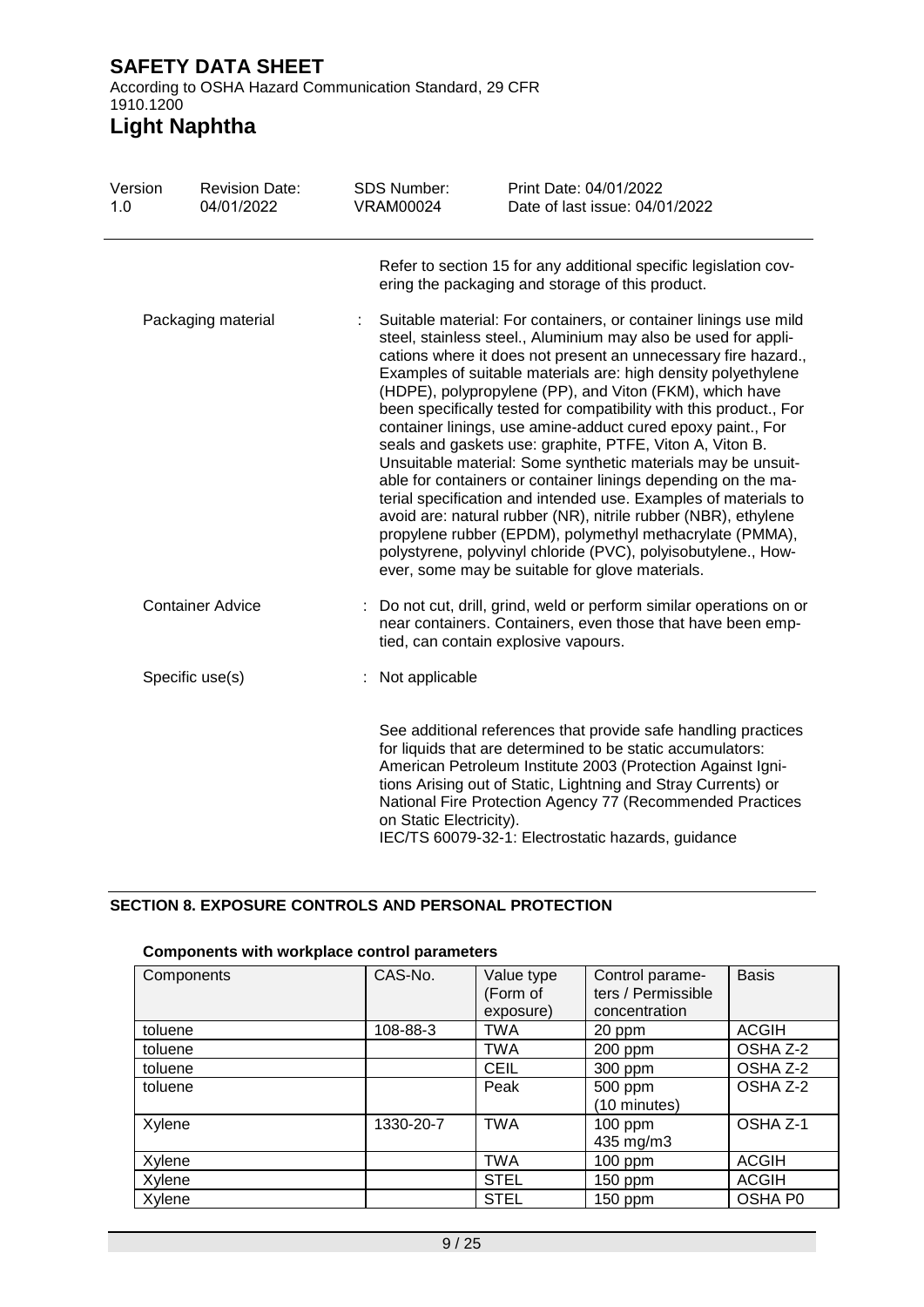According to OSHA Hazard Communication Standard, 29 CFR 1910.1200 **Light Naphtha**

### Version Revision Date:

1.0

04/01/2022

SDS Number: VRAM00024

Print Date: 04/01/2022 Date of last issue: 04/01/2022

|                                                |                |             | 655 mg/m3                           |                     |
|------------------------------------------------|----------------|-------------|-------------------------------------|---------------------|
| Xylene                                         |                | <b>TWA</b>  | 100 ppm<br>435 mg/m3                | OSHA P0             |
| 1,2,4-Trimethylbenzene                         | 95-63-6        | <b>TWA</b>  | 25 ppm                              | <b>ACGIH</b>        |
|                                                |                |             |                                     |                     |
|                                                |                |             |                                     |                     |
| benzene                                        |                | <b>TWA</b>  | $0.5$ ppm                           | <b>ACGIH</b>        |
| benzene                                        |                | <b>STEL</b> | $2.5$ ppm                           | <b>ACGIH</b>        |
| benzene                                        |                | PEL         | 1 ppm                               | <b>OSHA CARC</b>    |
| benzene                                        |                | <b>STEL</b> | 5 ppm                               | <b>OSHA CARC</b>    |
| benzene                                        |                | <b>TWA</b>  | 10 ppm                              | OSHA Z-2            |
| benzene                                        |                | CEIL        | 25 ppm                              | OSHA Z-2            |
| benzene                                        |                | Peak        | 50 ppm<br>(10 minutes)              | OSHA Z-2            |
| Ethylbenzene                                   | $100 - 41 - 4$ | <b>TWA</b>  | 20 ppm                              | <b>ACGIH</b>        |
| Ethylbenzene                                   |                | <b>TWA</b>  | 100 ppm<br>435 mg/m3                | OSHA <sub>Z-1</sub> |
| n-Hexane                                       | $110-54-3$     | <b>TWA</b>  | $\overline{500}$ ppm<br>1,800 mg/m3 | OSHA Z-1            |
| n-Hexane                                       |                | <b>TWA</b>  | 50 ppm                              | <b>ACGIH</b>        |
| Naphthalene                                    | $91 - 20 - 3$  | <b>TWA</b>  | 10 ppm<br>50 mg/m3                  | OSHA Z-1            |
| Naphthalene                                    |                | <b>TWA</b>  | 10 ppm                              | <b>ACGIH</b>        |
| cyclohexane                                    | 110-82-7       | <b>TWA</b>  | 100 ppm                             | <b>ACGIH</b>        |
| cyclohexane                                    |                | <b>TWA</b>  | 300 ppm<br>1,050 mg/m3              | OSHA <sub>Z-1</sub> |
| Distillates (petroleum),<br>straight-run light | 68410-05-9     | <b>TWA</b>  | 500 ppm<br>2,000 mg/m3              | OSHA Z-1            |

## **Biological occupational exposure limits**

| Components | CAS-No.  | Control<br>parameters | Biological<br>specimen | Sam-<br>pling<br>time                                                      | Permissible<br>concentra-<br>tion | <b>Basis</b>               |
|------------|----------|-----------------------|------------------------|----------------------------------------------------------------------------|-----------------------------------|----------------------------|
| toluene    | 108-88-3 | Toluene               | In blood               | Prior to<br>last shift<br>of work-<br>week                                 | $0.02$ mg/l                       | <b>ACGIH</b><br><b>BEI</b> |
|            |          | Toluene               | Urine                  | End of<br>shift (As<br>soon as<br>possible<br>after<br>exposure<br>ceases) | $0.03$ mg/l                       | <b>ACGIH</b><br>BEI        |
|            |          | o-Cresol              | Urine                  | End of<br>shift (As                                                        | $0.3$ mg/g<br>Creatinine          | <b>ACGIH</b><br><b>BEI</b> |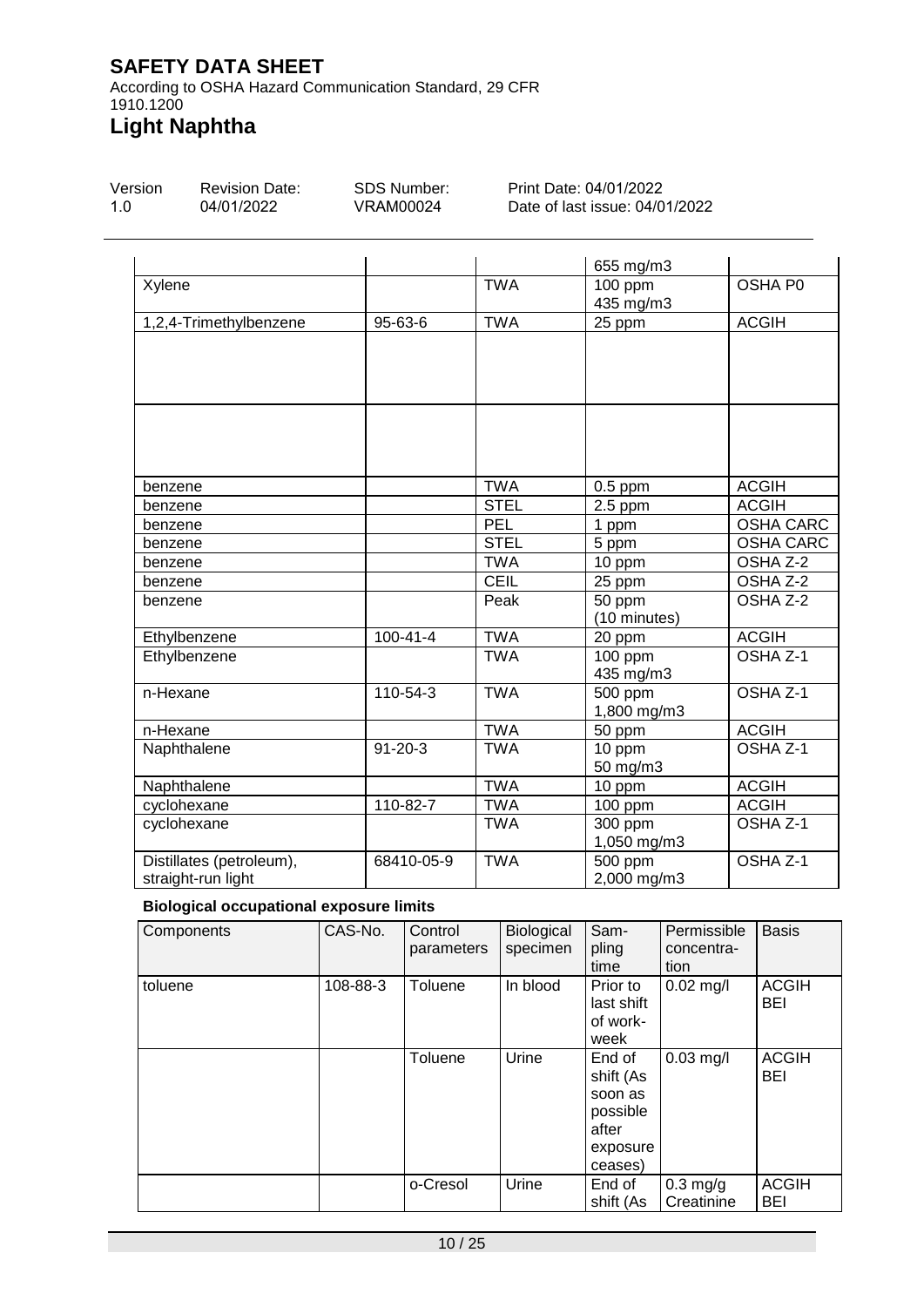According to OSHA Hazard Communication Standard, 29 CFR 1910.1200 **Light Naphtha**

#### Version 1.0 Revision Date: 04/01/2022 SDS Number: VRAM00024 Print Date: 04/01/2022 Date of last issue: 04/01/2022 soon as possible after exposure ceases) Xylene 1330-20-7 Methylhippuric acids Urine End of shift (As soon as possible after exposure ceases) 1.5 g/g creatinine ACGIH BEI benzene  $|71-43-2|$  S-Phenylmercapturic acid Urine End of shift (As soon as possible after exposure ceases) 25 µg/g creatinine ACGIH BEI t,t-Muconic acid Urine End of shift (As soon as possible after exposure ceases) 500 µg/g creatinine ACGIH BEI Ethylbenzene 100-41-4 Sum of mandelic acid and phenyl glyoxylic acid Urine End of shift (As soon as possible after exposure ceases) 0.15 g/g creatinine ACGIH BEI End of shift 0,15 g/g creatinine ACGIH BEI n-Hexane 110-54-3 2.5-Hexanedione Urine End of shift at end of workweek 0.4 mg/l ACGIH BEI

## **Monitoring Methods**

Monitoring of the concentration of substances in the breathing zone of workers or in the general workplace may be required to confirm compliance with an OEL and adequacy of exposure controls. For some substances biological monitoring may also be appropriate.

Validated exposure measurement methods should be applied by a competent person and samples analysed by an accredited laboratory.

Examples of sources of recommended exposure measurement methods are given below or contact the supplier. Further national methods may be available.

National Institute of Occupational Safety and Health (NIOSH), USA: Manual of Analytical Methods http://www.cdc.gov/niosh/

Occupational Safety and Health Administration (OSHA), USA: Sampling and Analytical Methods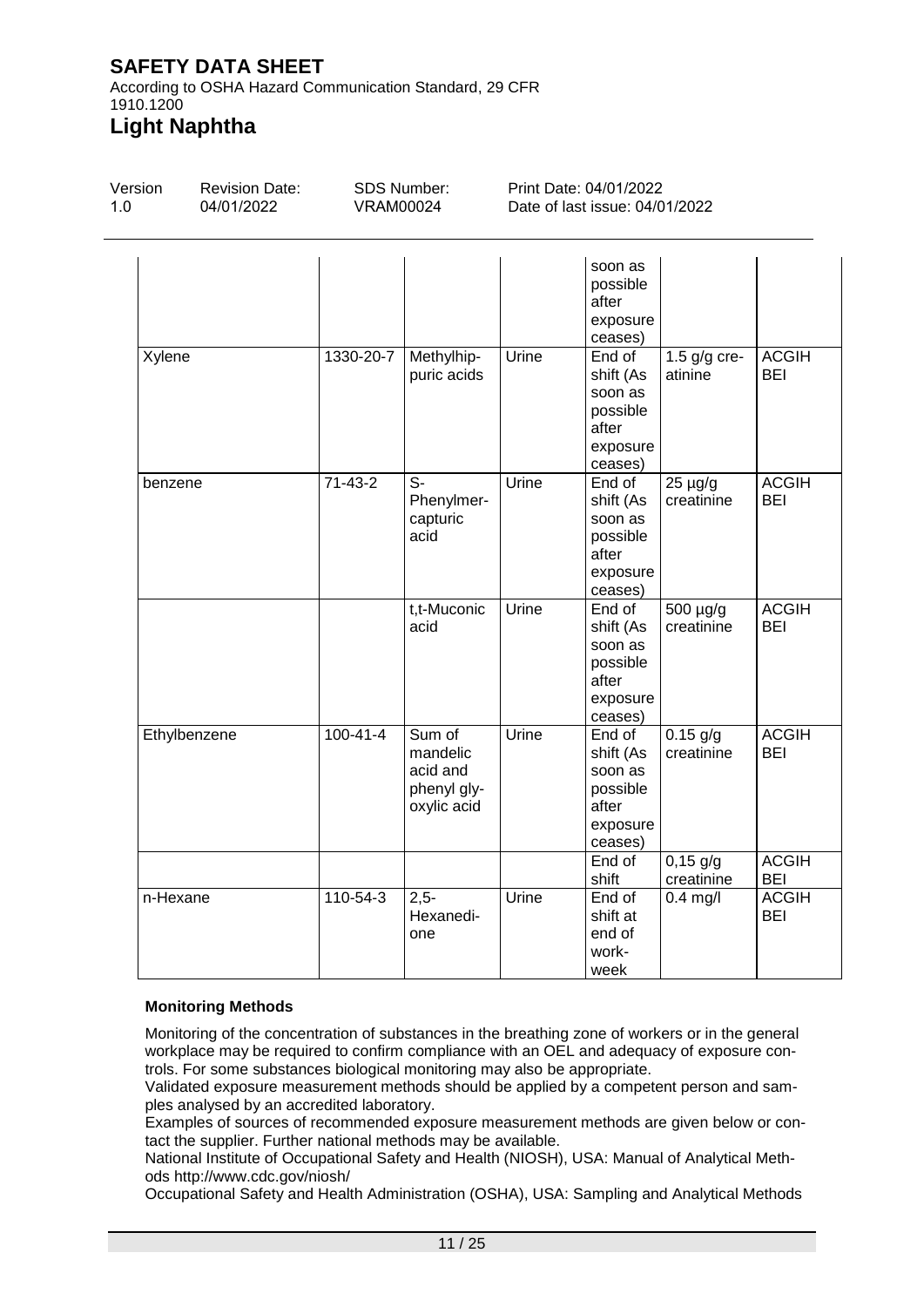According to OSHA Hazard Communication Standard, 29 CFR 1910.1200

# **Light Naphtha**

| Version | <b>Revision Date:</b> | SDS Number: | Print Date: 04/01/2022         |
|---------|-----------------------|-------------|--------------------------------|
| 1.0     | 04/01/2022            | VRAM00024   | Date of last issue: 04/01/2022 |
|         |                       |             |                                |

http://www.osha.gov/

Health and Safety Executive (HSE), UK: Methods for the Determination of Hazardous Substances http://www.hse.gov.uk/

Institut für Arbeitsschutz Deutschen Gesetzlichen Unfallversicherung (IFA) , Germany http://www.dguv.de/inhalt/index.jsp

L'Institut National de Recherche et de Securité, (INRS), France http://www.inrs.fr/accueil

| <b>Engineering measures</b>   | The level of protection and types of controls necessary will<br>vary depending upon potential exposure conditions. Select<br>controls based on a risk assessment of local circumstances.<br>Appropriate measures include:<br>Use sealed systems as far as possible.<br>Adequate explosion-proof ventilation to control airborne con-<br>centrations below the exposure guidelines/limits.<br>Local exhaust ventilation is recommended.<br>Eye washes and showers for emergency use.<br>Prevent unauthorised persons entering the zone.<br>Firewater monitors and deluge systems are recommended.<br>General Information:                                                                                                                                                                                                                                                                                                                                                                                                                                                   |
|-------------------------------|----------------------------------------------------------------------------------------------------------------------------------------------------------------------------------------------------------------------------------------------------------------------------------------------------------------------------------------------------------------------------------------------------------------------------------------------------------------------------------------------------------------------------------------------------------------------------------------------------------------------------------------------------------------------------------------------------------------------------------------------------------------------------------------------------------------------------------------------------------------------------------------------------------------------------------------------------------------------------------------------------------------------------------------------------------------------------|
|                               | Consider technical advances and process upgrades (includ-<br>ing automation) for the elimination of releases. Minimise ex-<br>posure using measures such as closed systems, dedicated<br>facilities and suitable general/local exhaust ventilation. Drain<br>down systems and clear transfer lines prior to breaking con-<br>tainment. Clean/flush equipment, where possible, prior to<br>maintenance. Where there is potential for exposure: restrict<br>access to authorised persons; provide specific activity train-<br>ing to operators to minimise exposures; wear suitable gloves<br>and coveralls to prevent skin contamination; wear respiratory<br>protection when there is potential for inhalation; clear up<br>spills immediately and dispose of wastes safely. Ensure safe<br>systems of work or equivalent arrangements are in place to<br>manage risks. Regularly inspect, test and maintain all control<br>measures. Consider the need for risk based health surveil-<br>lance.<br>Do not ingest. If swallowed then seek immediate medical<br>assistance. |
| Personal protective equipment |                                                                                                                                                                                                                                                                                                                                                                                                                                                                                                                                                                                                                                                                                                                                                                                                                                                                                                                                                                                                                                                                            |
| Respiratory protection        | If engineering controls do not maintain airborne concentra-<br>tions to a level which is adequate to protect worker health,<br>select respiratory protection equipment suitable for the spe-<br>cific conditions of use and meeting relevant legislation.<br>Check with respiratory protective equipment suppliers.<br>Where air-filtering respirators are suitable, select an appro-<br>priate combination of mask and filter.<br>Where air-filtering respirators are unsuitable (e.g. airborne<br>concentrations are high, risk of oxygen deficiency, confined<br>space) use appropriate positive pressure breathing appa-                                                                                                                                                                                                                                                                                                                                                                                                                                               |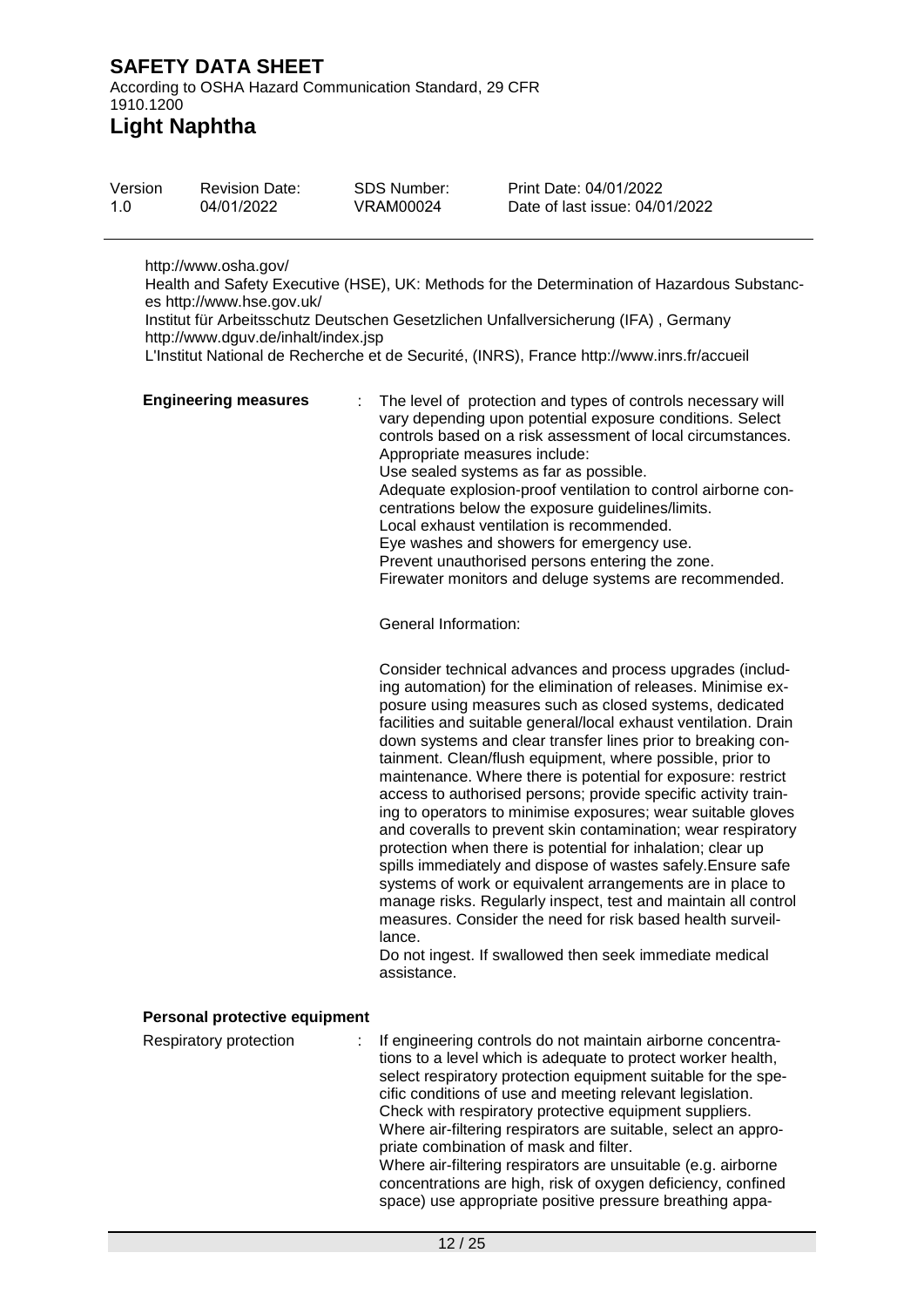According to OSHA Hazard Communication Standard, 29 CFR 1910.1200

| Version<br>1.0 | <b>Revision Date:</b><br>04/01/2022 | <b>SDS Number:</b><br><b>VRAM00024</b> | Print Date: 04/01/2022<br>Date of last issue: 04/01/2022                                                                                                                                                                                                                                                                                                                                                                                                                                                                                                                                                                                                                                                                                                                                                                                                                                                                                                                                                                                                                                                                                                                                                                                                                                                                                                                                                                                               |
|----------------|-------------------------------------|----------------------------------------|--------------------------------------------------------------------------------------------------------------------------------------------------------------------------------------------------------------------------------------------------------------------------------------------------------------------------------------------------------------------------------------------------------------------------------------------------------------------------------------------------------------------------------------------------------------------------------------------------------------------------------------------------------------------------------------------------------------------------------------------------------------------------------------------------------------------------------------------------------------------------------------------------------------------------------------------------------------------------------------------------------------------------------------------------------------------------------------------------------------------------------------------------------------------------------------------------------------------------------------------------------------------------------------------------------------------------------------------------------------------------------------------------------------------------------------------------------|
|                |                                     | ratus.                                 | All respiratory protection equipment and use must be in ac-<br>cordance with local regulations.                                                                                                                                                                                                                                                                                                                                                                                                                                                                                                                                                                                                                                                                                                                                                                                                                                                                                                                                                                                                                                                                                                                                                                                                                                                                                                                                                        |
|                |                                     |                                        | Respirator selection, use and maintenance should be in ac-<br>cordance with the requirements of the OSHA Respiratory<br>Protection Standard, 29 CFR 1910.134.                                                                                                                                                                                                                                                                                                                                                                                                                                                                                                                                                                                                                                                                                                                                                                                                                                                                                                                                                                                                                                                                                                                                                                                                                                                                                          |
|                |                                     |                                        | Select a filter suitable for the combination of organic gases<br>and vapours [Type A/Type P boiling point >65°C (149°F)].                                                                                                                                                                                                                                                                                                                                                                                                                                                                                                                                                                                                                                                                                                                                                                                                                                                                                                                                                                                                                                                                                                                                                                                                                                                                                                                              |
|                |                                     |                                        | In areas where hydrogen sulphide vapours may accumulate,<br>a positive-pressure air-supplied respirator is advised.                                                                                                                                                                                                                                                                                                                                                                                                                                                                                                                                                                                                                                                                                                                                                                                                                                                                                                                                                                                                                                                                                                                                                                                                                                                                                                                                    |
|                | Hand protection                     |                                        |                                                                                                                                                                                                                                                                                                                                                                                                                                                                                                                                                                                                                                                                                                                                                                                                                                                                                                                                                                                                                                                                                                                                                                                                                                                                                                                                                                                                                                                        |
|                | Remarks                             |                                        | Personal hygiene is a key element of effective hand care.<br>Gloves must only be worn on clean hands. After using<br>gloves, hands should be washed and dried thoroughly. Appli-<br>cation of a non-perfumed moisturizer is recommended. Suit-<br>ability and durability of a glove is dependent on usage, e.g.<br>frequency and duration of contact, chemical resistance of<br>glove material, dexterity. Always seek advice from glove sup-<br>pliers. Contaminated gloves should be replaced. For continu-<br>ous contact we recommend gloves with breakthrough time of<br>more than 240 minutes with preference for > 480 minutes<br>where suitable gloves can be identified. For short-term/splash<br>protection we recommend the same, but recognize that suit-<br>able gloves offering this level of protection may not be avail-<br>able and in this case a lower breakthrough time maybe ac-<br>ceptable so long as appropriate maintenance and replace-<br>ment regimes are followed. Glove thickness is not a good<br>predictor of glove resistance to a chemical as it is dependent<br>on the exact composition of the glove material.<br>Select gloves tested to a relevant standard (e.g. Europe<br>EN374, US F739). When prolonged or frequent repeated<br>contact occurs, Nitrile gloves may be suitable. (Breakthrough<br>time of > 240 minutes.) For incidental contact/splash protec-<br>tion Neoprene, PVC gloves may be suitable. |
|                | Eye protection                      | adequate eye protection.               | Wear goggles for use against liquids and gas.<br>If a local risk assessment deems it so then chemical splash<br>goggles may not be required and safety glasses may provide                                                                                                                                                                                                                                                                                                                                                                                                                                                                                                                                                                                                                                                                                                                                                                                                                                                                                                                                                                                                                                                                                                                                                                                                                                                                             |
|                | Skin and body protection            |                                        | : Wear chemical resistant gloves/gauntlets and boots. Where<br>risk of splashing, also wear an apron.                                                                                                                                                                                                                                                                                                                                                                                                                                                                                                                                                                                                                                                                                                                                                                                                                                                                                                                                                                                                                                                                                                                                                                                                                                                                                                                                                  |
|                | Protective measures                 |                                        | Personal protective equipment (PPE) should meet recom-<br>mended national standards. Check with PPE suppliers.                                                                                                                                                                                                                                                                                                                                                                                                                                                                                                                                                                                                                                                                                                                                                                                                                                                                                                                                                                                                                                                                                                                                                                                                                                                                                                                                         |
|                | Hygiene measures                    |                                        | Always observe good personal hygiene measures, such as<br>washing hands after handling the material and before eating,<br>drinking, and/or smoking. Routinely wash work clothing and                                                                                                                                                                                                                                                                                                                                                                                                                                                                                                                                                                                                                                                                                                                                                                                                                                                                                                                                                                                                                                                                                                                                                                                                                                                                   |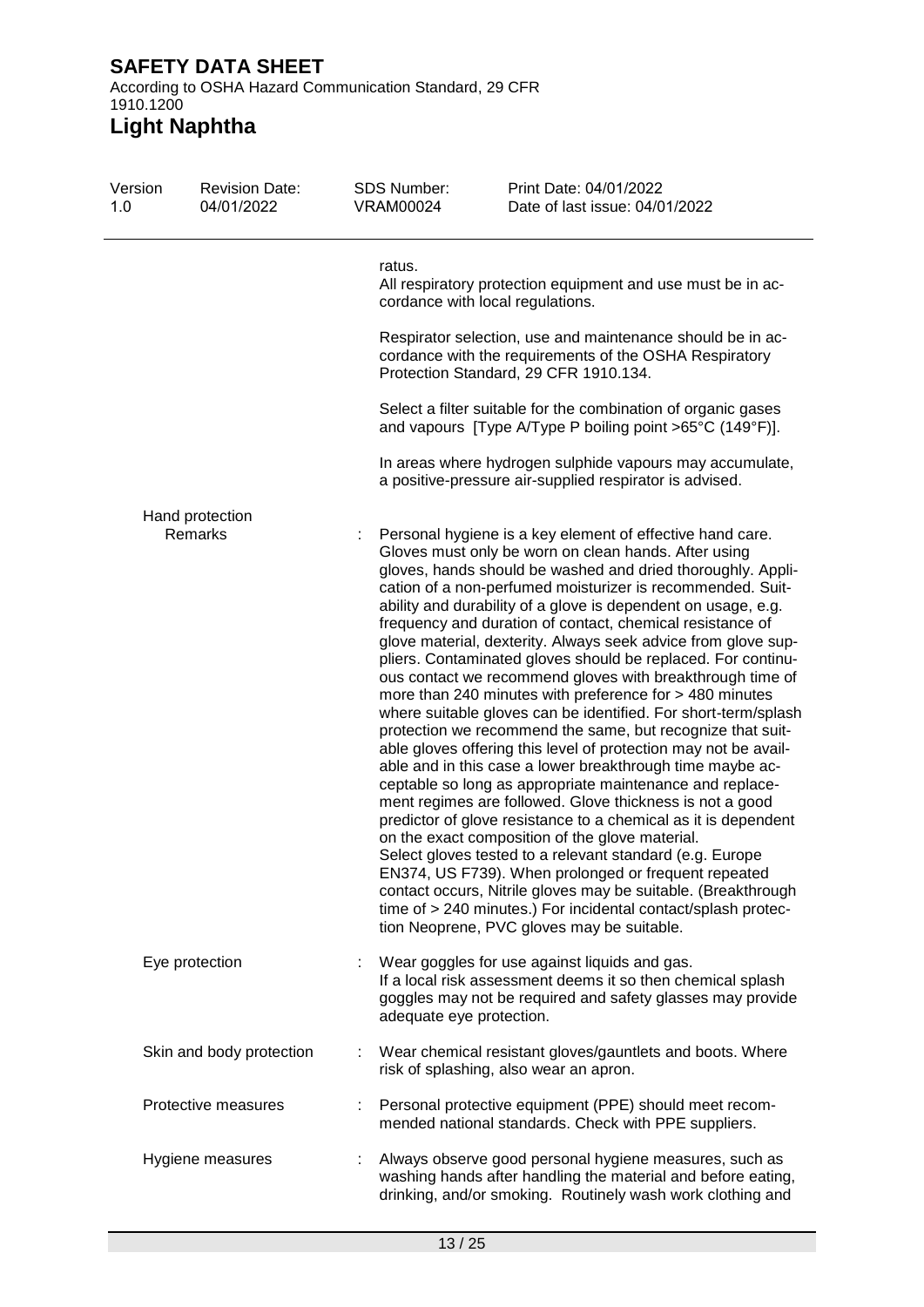According to OSHA Hazard Communication Standard, 29 CFR 1910.1200

| Version<br>1.0 |             | <b>Revision Date:</b><br>04/01/2022                   |    | <b>SDS Number:</b><br><b>VRAM00024</b>           | Print Date: 04/01/2022<br>Date of last issue: 04/01/2022                                                                                                                                       |
|----------------|-------------|-------------------------------------------------------|----|--------------------------------------------------|------------------------------------------------------------------------------------------------------------------------------------------------------------------------------------------------|
|                |             |                                                       |    | Practice good housekeeping.                      | protective equipment to remove contaminants. Discard con-<br>taminated clothing and footwear that cannot be cleaned.                                                                           |
|                |             | <b>Environmental exposure controls</b>                |    |                                                  |                                                                                                                                                                                                |
|                |             | General advice                                        |    | vapour.<br>section 6.                            | : Local guidelines on emission limits for volatile substances<br>must be observed for the discharge of exhaust air containing<br>Information on accidental release measures are to be found in |
|                |             | <b>SECTION 9. PHYSICAL AND CHEMICAL PROPERTIES</b>    |    |                                                  |                                                                                                                                                                                                |
|                | Appearance  |                                                       |    | liquid                                           |                                                                                                                                                                                                |
|                | Colour      |                                                       |    | Not applicable                                   |                                                                                                                                                                                                |
|                | Odour       |                                                       |    | Not applicable                                   |                                                                                                                                                                                                |
|                |             | <b>Odour Threshold</b>                                |    | Data not available                               |                                                                                                                                                                                                |
|                | pH          |                                                       |    | Data not available                               |                                                                                                                                                                                                |
|                |             | Melting point/freezing point                          |    | Data not available                               |                                                                                                                                                                                                |
|                |             | Boiling point/boiling range                           |    | 20 - 190 °C / 68 - 374 °F<br>Method: Unspecified |                                                                                                                                                                                                |
|                | Flash point |                                                       |    | $\epsilon$ = -40 °C / -40 °F                     |                                                                                                                                                                                                |
|                |             |                                                       |    | Method: Unspecified                              |                                                                                                                                                                                                |
|                |             | Evaporation rate                                      |    | Data not available                               |                                                                                                                                                                                                |
|                |             | Flammability (solid, gas)                             | ÷  | Not applicable                                   |                                                                                                                                                                                                |
|                |             | Upper explosion limit / upper :<br>flammability limit |    | 7.6 %(V)                                         |                                                                                                                                                                                                |
|                |             | Lower explosion limit / Lower :<br>flammability limit |    | 1.4 %(V)                                         |                                                                                                                                                                                                |
|                |             | Vapour pressure                                       | ÷. | 9 - 100 kPa (38 °C / 100 °F)                     |                                                                                                                                                                                                |
|                |             |                                                       |    | Method: Unspecified                              |                                                                                                                                                                                                |
|                |             |                                                       |    | 20 - 180 kPa (50 °C / 122 °F)                    |                                                                                                                                                                                                |
|                |             |                                                       |    | Method: Unspecified                              |                                                                                                                                                                                                |
|                |             | Relative density                                      |    | Data not available                               |                                                                                                                                                                                                |
|                | Density     |                                                       |    | 640 - 760 kg/m3 (15 °C / 59 °F)                  |                                                                                                                                                                                                |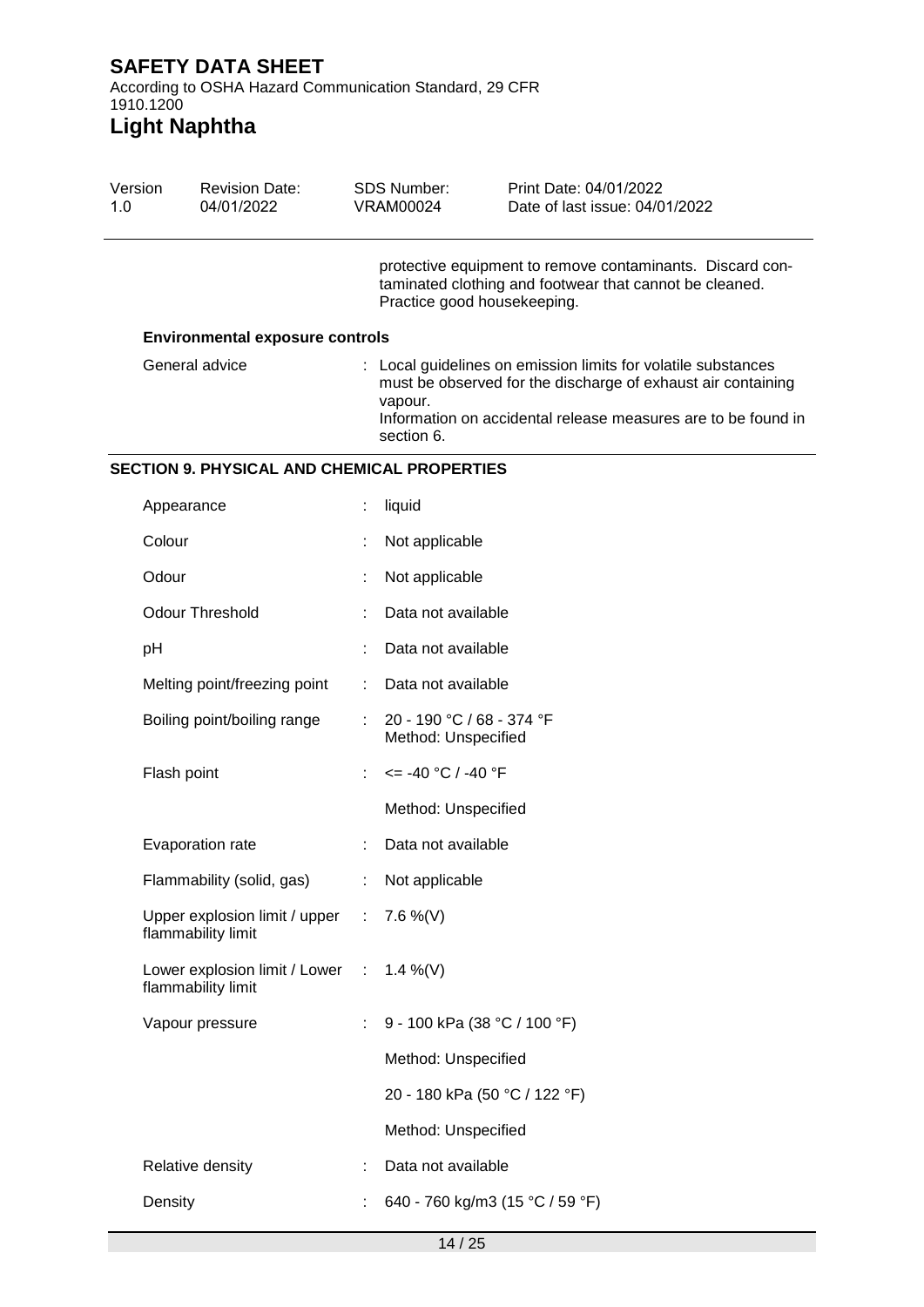According to OSHA Hazard Communication Standard, 29 CFR 1910.1200 **Light Naphtha**

## Version 1.0 Revision Date: 04/01/2022 SDS Number: VRAM00024 Print Date: 04/01/2022 Date of last issue: 04/01/2022 Method: Unspecified Solubility(ies)<br>Water solubility : Data not available Solubility in other solvents : Data not available Partition coefficient: noctanol/water : log Pow: 2 - 7 Auto-ignition temperature : > 200 °C / 392 °F Decomposition temperature : Data not available Viscosity<br>Viscosity, kinematic :  $0.25 - 0.75$  m2/s (40 °C / 104 °F) Method: Unspecified Explosive properties : Classification Code: Not classified Oxidizing properties : Not applicable Conductivity : Low conductivity: < 100 pS/m, The conductivity of this material makes it a static accumulator., A liquid is typically considered nonconductive if its conductivity is below 100 pS/m and is considered semi-conductive if its conductivity is below 10,000 pS/m., Whether a liquid is nonconductive or semiconductive, the precautions are the same., A number of factors, for example liquid temperature, presence of contaminants, and antistatic additives can greatly influence the conductivity of a liquid

## **SECTION 10. STABILITY AND REACTIVITY**

| Reactivity                              | : May oxidise in the presence of air.                                                                                                                                                                                |  |
|-----------------------------------------|----------------------------------------------------------------------------------------------------------------------------------------------------------------------------------------------------------------------|--|
| Chemical stability                      | : Stable under normal conditions of use.                                                                                                                                                                             |  |
| Possibility of hazardous reac-<br>tions | : No hazardous reaction is expected when handled and stored<br>according to provisions                                                                                                                               |  |
| Conditions to avoid                     | : Avoid heat, sparks, open flames and other ignition sources.                                                                                                                                                        |  |
|                                         | In certain circumstances product can ignite due to static elec-<br>tricity.                                                                                                                                          |  |
| Incompatible materials                  | : Strong oxidising agents.                                                                                                                                                                                           |  |
| Hazardous decomposition<br>products     | : Hazardous decomposition products are not expected to form<br>during normal storage.<br>Thermal decomposition is highly dependent on conditions. A<br>complex mixture of airborne solids, liquids and gases includ- |  |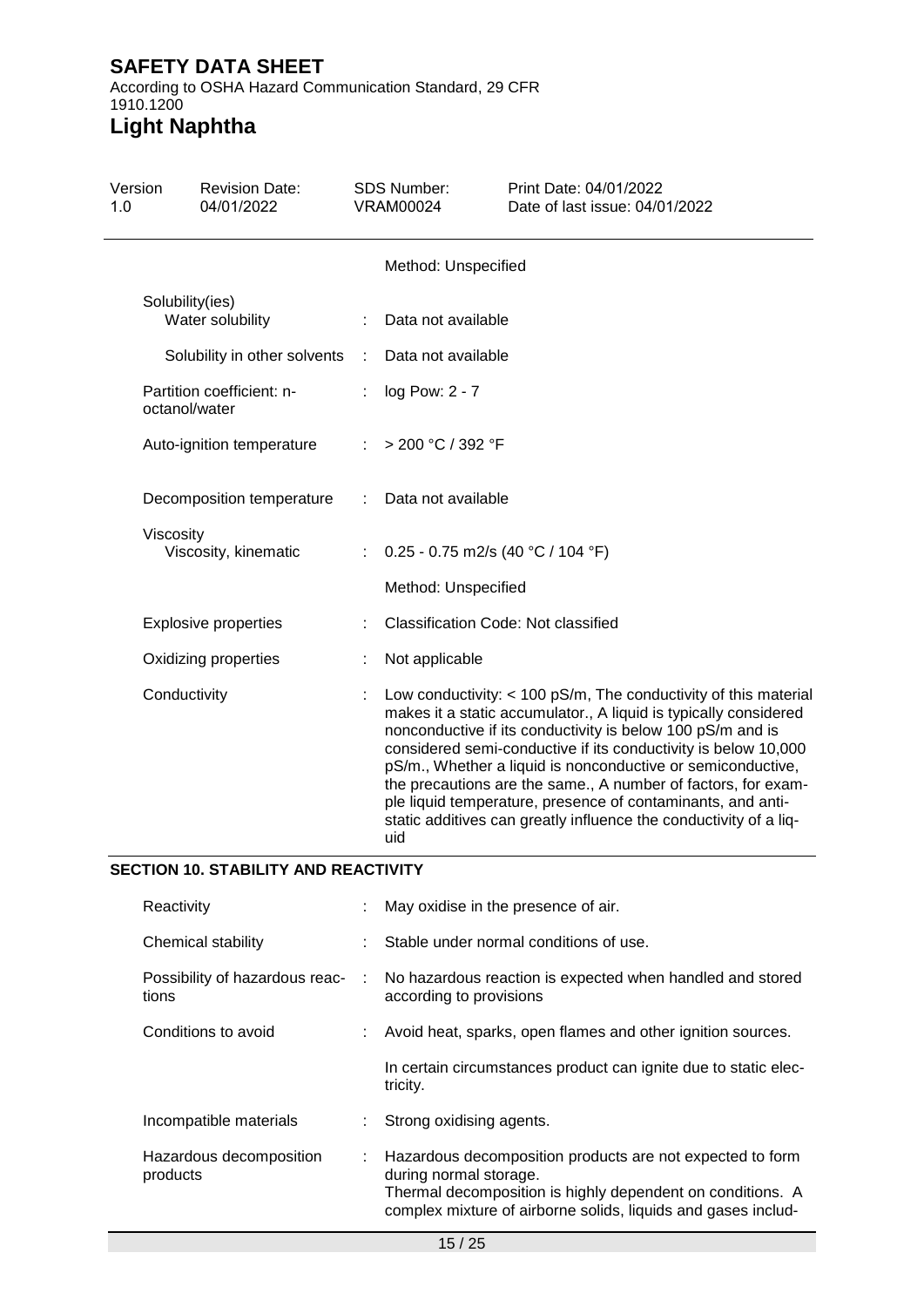# **Light Naphtha**

| Version<br>1.0  | <b>Revision Date:</b><br>04/01/2022                | <b>VRAM00024</b> | <b>SDS Number:</b>                                                        | Print Date: 04/01/2022<br>Date of last issue: 04/01/2022                                                                                                                                                                                                 |
|-----------------|----------------------------------------------------|------------------|---------------------------------------------------------------------------|----------------------------------------------------------------------------------------------------------------------------------------------------------------------------------------------------------------------------------------------------------|
|                 |                                                    |                  | dation.                                                                   | ing carbon monoxide, carbon dioxide, sulphur oxides and<br>unidentified organic compounds will be evolved when this<br>material undergoes combustion or thermal or oxidative degra-                                                                      |
|                 |                                                    |                  | Hydrogen sulphide.                                                        |                                                                                                                                                                                                                                                          |
|                 | SECTION 11. TOXICOLOGICAL INFORMATION              |                  |                                                                           |                                                                                                                                                                                                                                                          |
|                 | Basis for assessment                               |                  | $nent(s)$ .                                                               | Information given is based on product data, a knowledge of<br>the components and the toxicology of similar products. Unless<br>indicated otherwise, the data presented is representative of<br>the product as a whole, rather than for individual compo- |
| ingestion.      | Information on likely routes of exposure           |                  |                                                                           | Exposure may occur via inhalation, ingestion, skin absorption, skin or eye contact, and accidental                                                                                                                                                       |
|                 | <b>Acute toxicity</b>                              |                  |                                                                           |                                                                                                                                                                                                                                                          |
| <b>Product:</b> |                                                    |                  |                                                                           |                                                                                                                                                                                                                                                          |
|                 | Acute oral toxicity                                |                  | Remarks: Low toxicity:                                                    | : LD50 Oral (Rat): $>$ 5,000 mg/kg                                                                                                                                                                                                                       |
|                 | Acute inhalation toxicity                          |                  | : LC 50 (Rat): $>$ 5 mg/l<br>Exposure time: 4 h<br>Remarks: Low toxicity: |                                                                                                                                                                                                                                                          |
|                 |                                                    |                  | throat and lungs.                                                         | Remarks: Based on human experience, breathing of vapours<br>or mists may cause a temporary burning sensation to nose,                                                                                                                                    |
|                 | Acute dermal toxicity                              |                  | Remarks: Low toxicity:                                                    | : LD 50 (Rabbit): $> 2,000$ mg/kg                                                                                                                                                                                                                        |
|                 | Acute toxicity (other routes of<br>administration) |                  |                                                                           | Remarks: Exposure may occur via inhalation, ingestion, skin<br>absorption, skin or eye contact, and accidental ingestion.                                                                                                                                |
|                 | <b>Skin corrosion/irritation</b>                   |                  |                                                                           |                                                                                                                                                                                                                                                          |
| Product:        | Remarks: Irritating to skin.                       |                  |                                                                           |                                                                                                                                                                                                                                                          |
|                 | Serious eye damage/eye irritation                  |                  |                                                                           |                                                                                                                                                                                                                                                          |

# **Product:**

Remarks: Slightly irritating to the eye., Based on available data, the classification criteria are not met.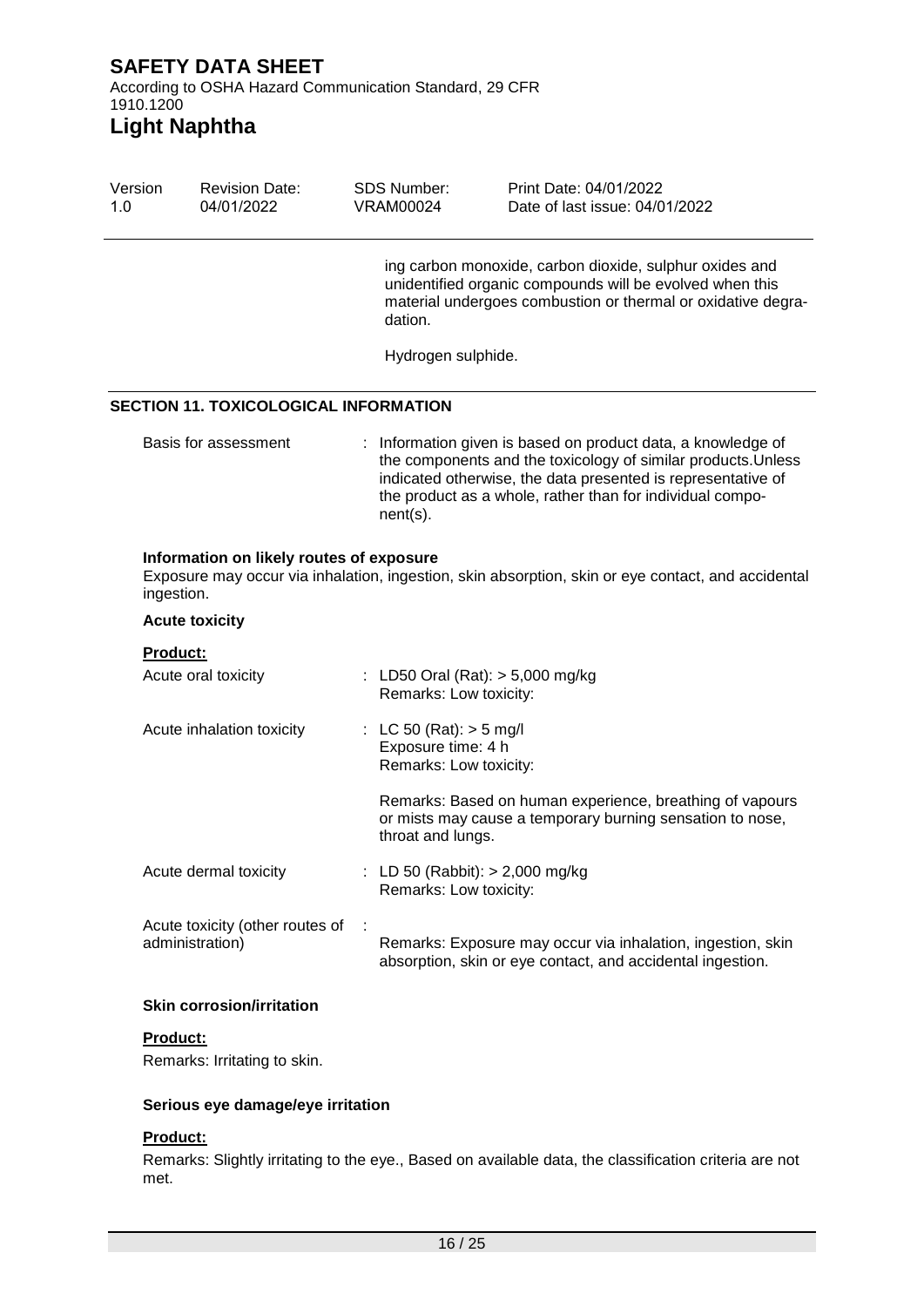According to OSHA Hazard Communication Standard, 29 CFR 1910.1200 **Light Naphtha**

| Version | <b>Revision Date:</b> | SDS Number: | <b>Print Date: 04/01/2</b> |
|---------|-----------------------|-------------|----------------------------|
| 1.0     | 04/01/2022            | VRAM00024   | Date of last issue:        |

P<sub>022</sub> 04/01/2022

Remarks: Irritating to eyes. (Hydrogen Sulfide)

#### **Respiratory or skin sensitisation**

#### **Product:**

Remarks: Not a sensitiser. Based on available data, the classification criteria are not met.

#### **Germ cell mutagenicity**

#### **Product:**

: Remarks: Contains Benzene, CAS # 71-43-2., May cause heritable genetic damage

Remarks: Mutagenicity studies on gasoline and gasoline blending streams have shown predominantly negative results.

#### **Carcinogenicity**

#### **Product:**

Remarks: Contains Benzene, CAS # 71-43-2., Known human carcinogen.

Remarks: Contains Benzene, CAS # 71-43-2., May cause leukaemia (AML - acute myelogenous leukaemia)., May cause MDS (Myelodysplastic Syndrome).

Remarks: Inhalation exposure to mice causes liver tumours, which are not considered relevant to humans.

Remarks: An epidemiology study of more than 18,000 petroleum marketing and distribution workers found no significantly increased risk of death from leukemia, multiple myeloma, or kidney cancer associated with gasoline exposure.

| <b>IARC</b> | Group 1: Carcinogenic to humans                |                |  |  |
|-------------|------------------------------------------------|----------------|--|--|
|             | benzene                                        | $71 - 43 - 2$  |  |  |
|             | Group 2B: Possibly carcinogenic to humans      |                |  |  |
|             | Distillates (petroleum),<br>straight-run light | 68410-05-9     |  |  |
|             | Ethylbenzene                                   | $100 - 41 - 4$ |  |  |
|             | Naphthalene                                    | $91 - 20 - 3$  |  |  |
| <b>OSHA</b> | OSHA specifically regulated carcinogen         |                |  |  |
|             | benzene                                        | 71-43-2        |  |  |
| <b>NTP</b>  | Known to be human carcinogen                   |                |  |  |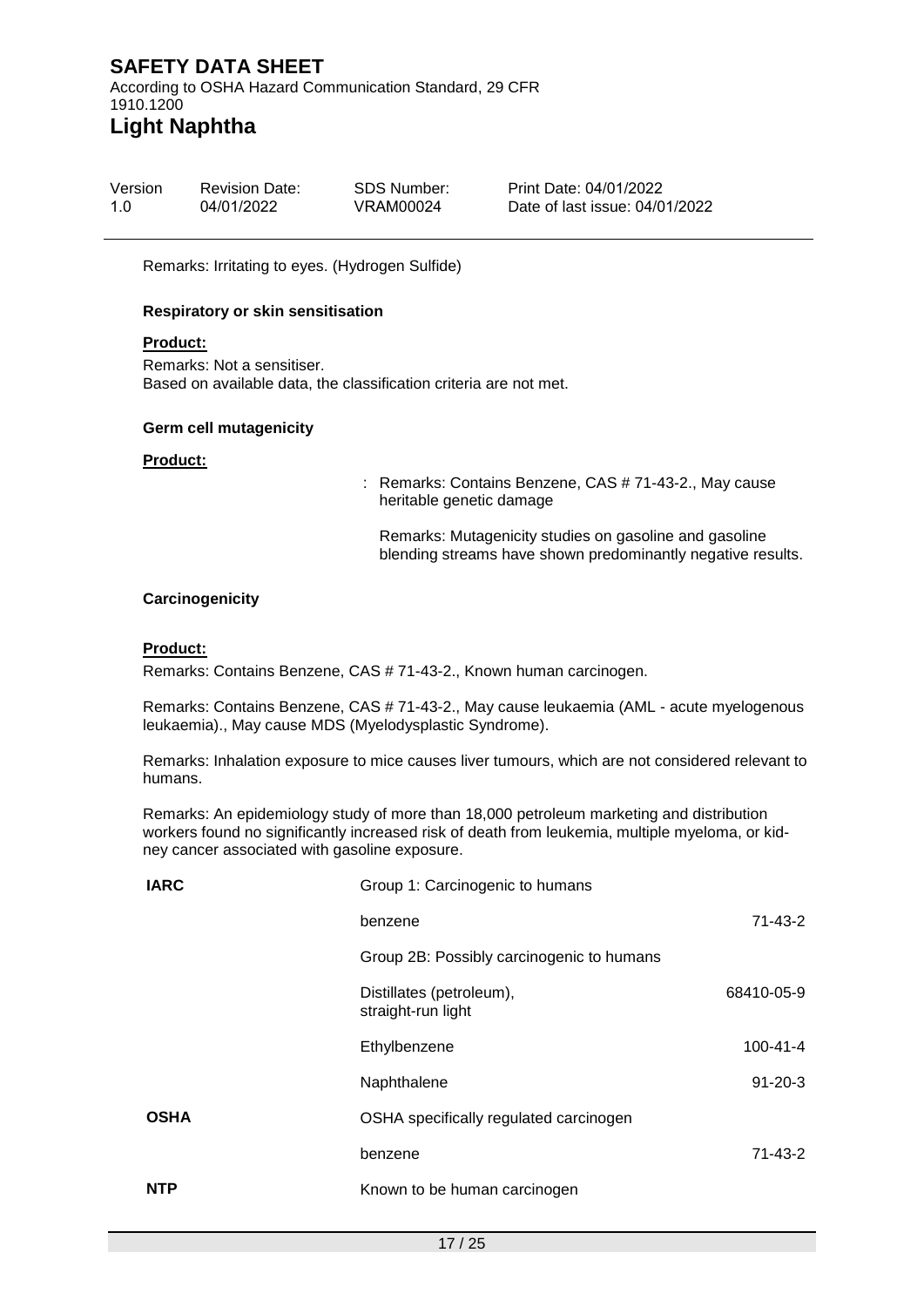According to OSHA Hazard Communication Standard, 29 CFR 1910.1200

# **Light Naphtha**

| Version<br>1.0  | <b>Revision Date:</b><br>04/01/2022 | SDS Number:<br>VRAM00024 | Print Date: 04/01/2022<br>Date of last issue: 04/01/2022                                                                                                                                   |               |
|-----------------|-------------------------------------|--------------------------|--------------------------------------------------------------------------------------------------------------------------------------------------------------------------------------------|---------------|
|                 |                                     | benzene                  |                                                                                                                                                                                            | $71 - 43 - 2$ |
|                 |                                     |                          | Reasonably anticipated to be a human carcinogen                                                                                                                                            |               |
|                 |                                     | Naphthalene              |                                                                                                                                                                                            | $91 - 20 - 3$ |
| <b>Product:</b> | <b>Reproductive toxicity</b>        |                          |                                                                                                                                                                                            |               |
|                 |                                     |                          | Remarks: Contains Toluene, CAS # 108-88-3., Causes foe-<br>totoxicity at doses which are maternally toxic.                                                                                 |               |
|                 |                                     |                          | Remarks: Contains n-Hexane, CAS # 110-54-3., May impair<br>fertility at doses which produce other toxic effects.                                                                           |               |
|                 |                                     | culties.                 | Remarks: Contains Toluene, CAS # 108-88-3., Many case<br>studies involving abuse during pregnancy indicate that toluene<br>can cause birth defects, growth retardation and learning diffi- |               |

### **STOT - single exposure**

#### **Product:**

Remarks: High concentrations may cause central nervous system depression resulting in headaches, dizziness and nausea; continued inhalation may result in unconsciousness and/or death.

Remarks: Inhalation of vapours or mists cause irritation to the respiratory system. (Hydrogen Sulfide)

Remarks: Slightly irritating to respiratory system.

### **STOT - repeated exposure**

#### **Product:**

Remarks: Kidney: caused kidney effects in male rats which are not considered relevant to humans

Remarks: Contains Toluene, CAS # 108-88-3., Prolonged and repeated exposures to high concentrations have resulted in hearing loss in rats. Solvent abuse and noise interaction in the work environment may cause hearing loss., Abuse of vapours has been associated with organ damage and death.

### **Aspiration toxicity**

### **Product:**

Aspiration into the lungs when swallowed or vomited may cause chemical pneumonitis which can be fatal.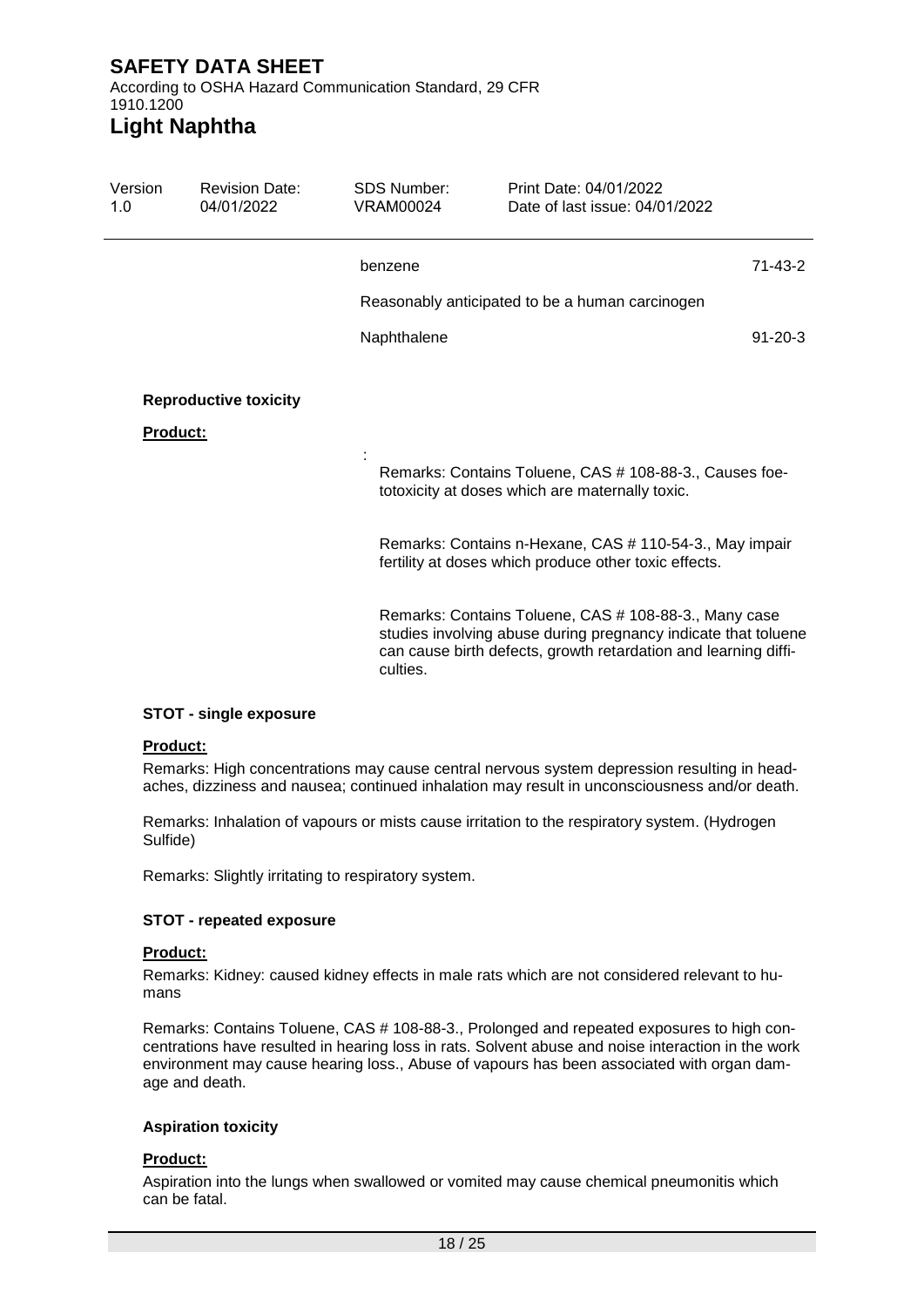| Version | <b>Revision Date:</b> | SDS Number: | <b>Print Da</b> |
|---------|-----------------------|-------------|-----------------|
| 1.0     | 04/01/2022            | VRAM00024   | Date of         |
|         |                       |             |                 |

rte: 04/01/2022 last issue: 04/01/2022

#### **Further information**

#### **Product:**

Remarks: Exposure to very high concentrations of similar materials has been associated with irregular heart rhythms and cardiac arrest.

Remarks: Classifications by other authorities under varying regulatory frameworks may exist.

Remarks: H2S has a broad range of effects dependent on the airborne concentration and length of exposure: 0.02 ppm odour threshold, smell of rotten eggs; 10 ppm eye and respiratory tract irritation; 100 ppm coughing, headache, dizziness, nausea, eye irritation, loss of sense of smell in minutes; 200 ppm potential for pulmonary oedema after >20-30 minutes; 500 ppm loss of consciousness after short exposures, potential for respiratory arrest; >1000ppm immediate loss of consciousness, may lead rapidly to death, prompt cardiopulmonary resuscitation may be required. Do not depend on sense of smell for warning. H2S causes rapid olfactory fatigue (deadens sense of smell). There is no evidence that H2S will accumulate in the body tissue after repeated exposure.

### **SECTION 12. ECOLOGICAL INFORMATION**

| Basis for assessment                                                         | : Incomplete ecotoxicological data are available for this product.<br>The information given below is based partly on a knowledge of<br>the components and the ecotoxicology of similar products. |  |
|------------------------------------------------------------------------------|--------------------------------------------------------------------------------------------------------------------------------------------------------------------------------------------------|--|
| <b>Ecotoxicity</b>                                                           |                                                                                                                                                                                                  |  |
| <b>Product:</b><br>Toxicity to fish (Acute toxici-<br>ty)                    | Remarks: LL/EL/IL50 $> 1$ <= 10 mg/l<br>Toxic                                                                                                                                                    |  |
| Toxicity to daphnia and other :<br>aquatic invertebrates (Acute<br>toxicity) | Remarks: LL/EL/IL50 $> 1$ <= 10 mg/l<br><b>Toxic</b>                                                                                                                                             |  |
| Toxicity to algae (Acute tox-<br>icity)                                      | Remarks: LL/EL/IL50 $> 1$ <= 10 mg/l<br>Toxic                                                                                                                                                    |  |
| Toxicity to fish (Chronic tox- : Remarks: Data not available<br>icity)       |                                                                                                                                                                                                  |  |
| aquatic invertebrates (Chron-<br>ic toxicity)                                | Toxicity to daphnia and other : Remarks: NOEC/NOEL > 1.0 - <= 10 mg/l                                                                                                                            |  |
| Toxicity to microorganisms<br>(Acute toxicity)                               | : Remarks: LL/EL/IL50 > 10 <= 100 mg/l<br>Harmful                                                                                                                                                |  |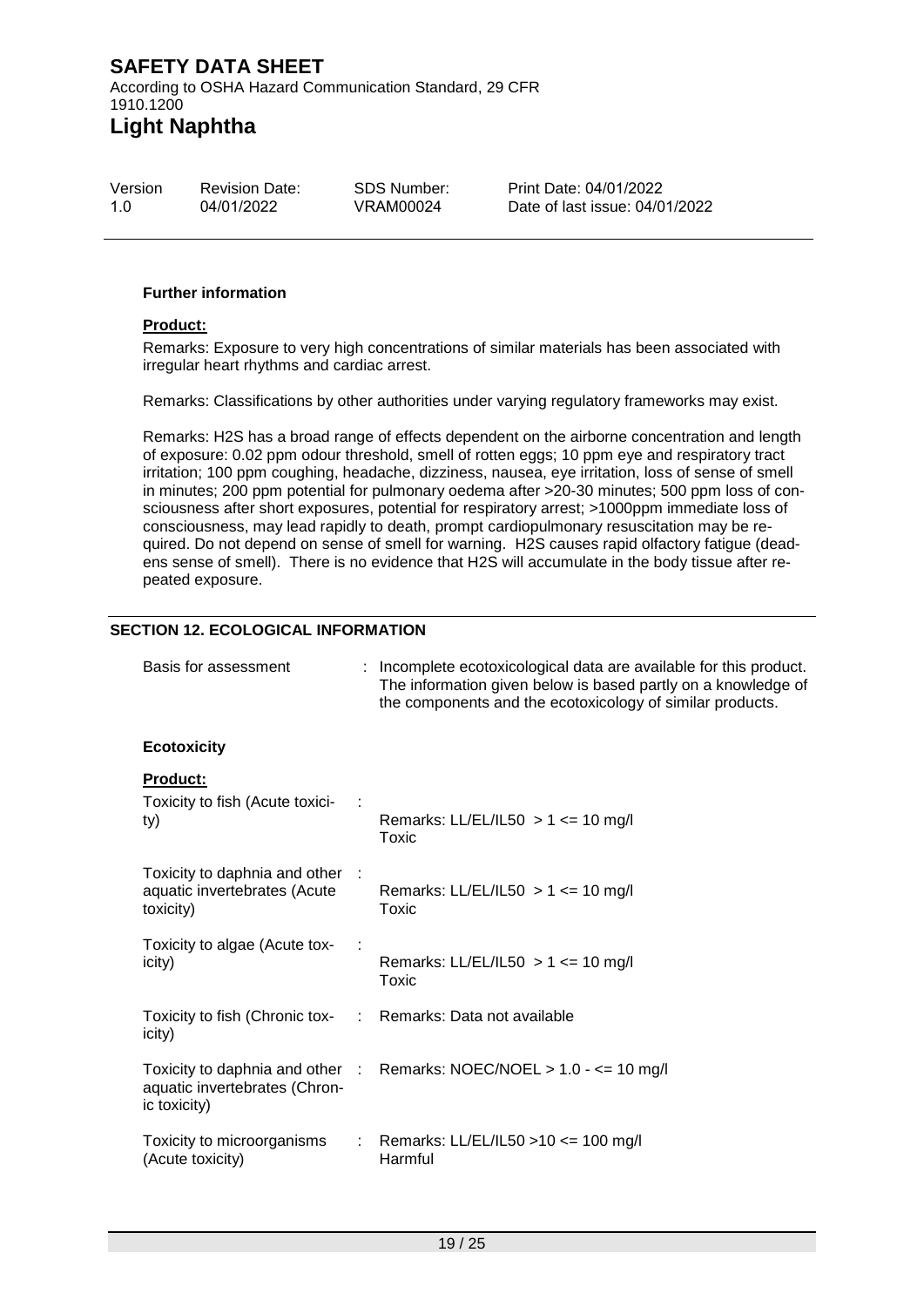According to OSHA Hazard Communication Standard, 29 CFR 1910.1200

# **Light Naphtha**

| Version<br>1.0 |                 | <b>Revision Date:</b><br>04/01/2022  | <b>SDS Number:</b><br><b>VRAM00024</b> | Print Date: 04/01/2022<br>Date of last issue: 04/01/2022                                                                                                                        |
|----------------|-----------------|--------------------------------------|----------------------------------------|---------------------------------------------------------------------------------------------------------------------------------------------------------------------------------|
|                |                 | <b>Persistence and degradability</b> |                                        |                                                                                                                                                                                 |
|                | <b>Product:</b> | Biodegradability                     |                                        | Remarks: Inherently biodegradable.<br>Oxidises rapidly by photo-chemical reactions in air.                                                                                      |
|                |                 | <b>Bioaccumulative potential</b>     |                                        |                                                                                                                                                                                 |
|                | <b>Product:</b> | <b>Bioaccumulation</b>               | cumulate.                              | Remarks: Contains components with the potential to bioac-                                                                                                                       |
|                |                 | <b>Mobility in soil</b>              |                                        |                                                                                                                                                                                 |
|                | <b>Product:</b> |                                      |                                        |                                                                                                                                                                                 |
|                | Mobility        |                                      | Floats on water.                       | Remarks: If the product enters soil, one or more constituents<br>will or may be mobile and may contaminate groundwater.<br>Evaporates within a day from water or soil surfaces. |
|                |                 | $\sim$ $\sim$ $\sim$ $\sim$ $\sim$   |                                        |                                                                                                                                                                                 |

### **Other adverse effects**

no data available

## **SECTION 13. DISPOSAL CONSIDERATIONS**

| Waste from residues                 | : Recover or recycle if possible.<br>It is the responsibility of the waste generator to determine the<br>toxicity and physical properties of the material generated to<br>determine the proper waste classification and disposal meth-<br>ods in compliance with applicable regulations.<br>Waste arising from a spillage or tank cleaning should be dis-<br>posed of in accordance with prevailing regulations, preferably<br>to a recognised collector or contractor. The competence of the<br>collector or contractor should be established beforehand.<br>Do not dispose into the environment, in drains or in water<br>courses<br>Do not dispose of tank water bottoms by allowing them to<br>drain into the ground.<br>This will result in soil and groundwater contamination. |
|-------------------------------------|--------------------------------------------------------------------------------------------------------------------------------------------------------------------------------------------------------------------------------------------------------------------------------------------------------------------------------------------------------------------------------------------------------------------------------------------------------------------------------------------------------------------------------------------------------------------------------------------------------------------------------------------------------------------------------------------------------------------------------------------------------------------------------------|
| Contaminated packaging              | Drain container thoroughly.<br>After draining, vent in a safe place away from sparks and fire.<br>Residues may cause an explosion hazard.<br>Do not puncture, cut, or weld uncleaned drums.<br>Send to drum recoverer or metal reclaimer.<br>Do not pollute the soil, water or environment with the waste<br>container.                                                                                                                                                                                                                                                                                                                                                                                                                                                              |
| <b>Local legislation</b><br>Remarks | Disposal should be in accordance with applicable regional,                                                                                                                                                                                                                                                                                                                                                                                                                                                                                                                                                                                                                                                                                                                           |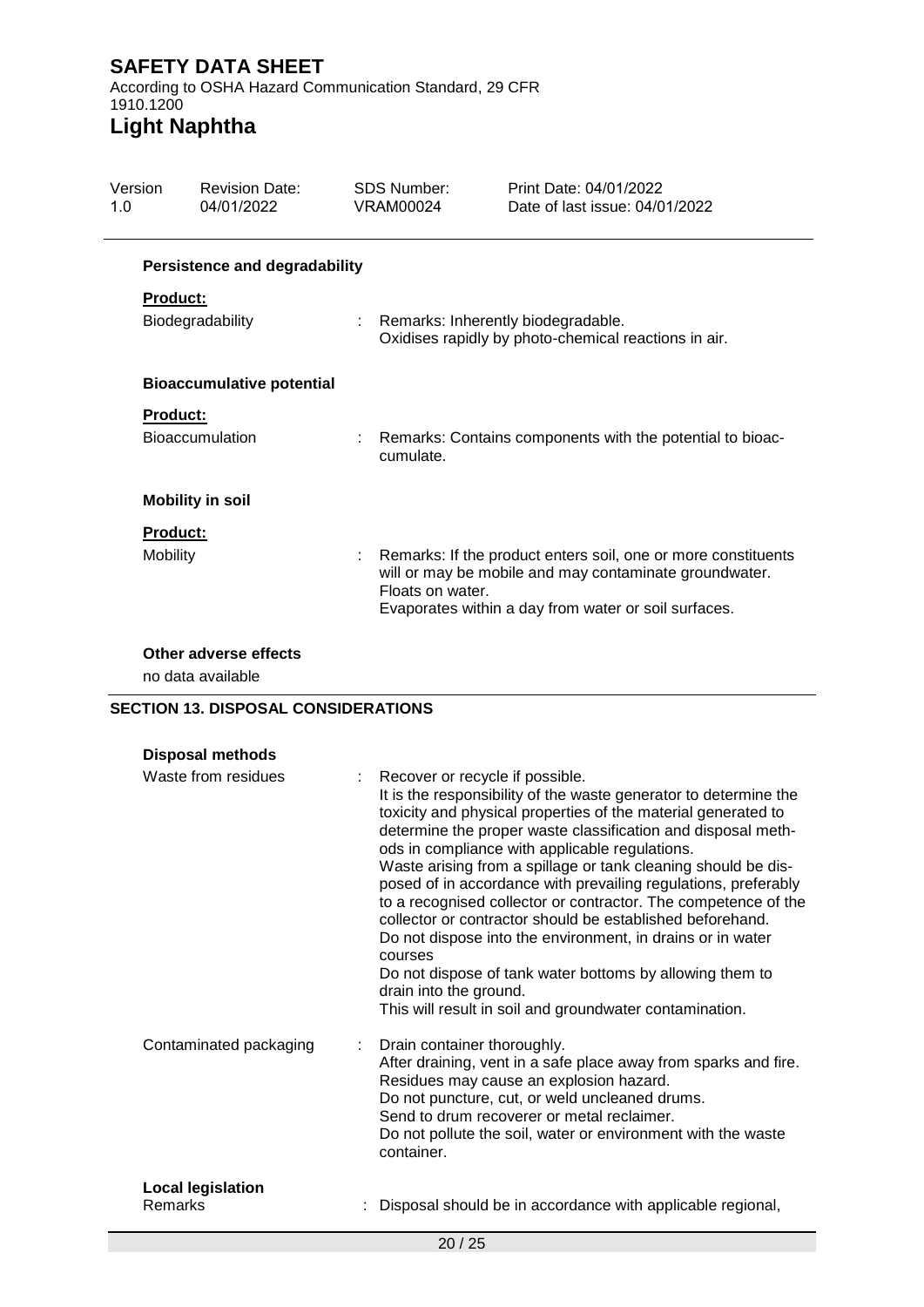# **Light Naphtha**

| Version | <b>Revision Date:</b> | SDS Number: | Print Date: 04/01/2022               |  |
|---------|-----------------------|-------------|--------------------------------------|--|
| 1.0     | 04/01/2022            | VRAM00024   | Date of last issue: 04/01/2022       |  |
|         |                       |             | pational and local laws and required |  |

national, and local laws and regulations. Local regulations may be more stringent than regional or national requirements and must be complied with.

### **SECTION 14. TRANSPORT INFORMATION**

### **National Regulations**

|                                  |     | US Department of Transportation Classification (49 CFR Parts 171-180)          |
|----------------------------------|-----|--------------------------------------------------------------------------------|
| UN/ID/NA number                  |     | $\pm$ UN 1268                                                                  |
| Proper shipping name             |     | : PETROLEUM DISTILLATES, N.O.S.                                                |
| Class                            |     | 3                                                                              |
| Packing group                    | : T |                                                                                |
| Labels                           |     | $\therefore$ 3                                                                 |
| <b>ERG Code</b>                  |     | 128                                                                            |
| Marine pollutant                 |     | no                                                                             |
| <b>International Regulations</b> |     |                                                                                |
| <b>IATA-DGR</b>                  |     |                                                                                |
| UN/ID No.                        |     | : UN 1268                                                                      |
| Proper shipping name             |     | : PETROLEUM DISTILLATES, N.O.S.                                                |
| Class                            |     | 3                                                                              |
| Packing group                    |     | $\mathbf{I}$                                                                   |
| Labels                           |     | $\therefore$ 3                                                                 |
| <b>IMDG-Code</b>                 |     |                                                                                |
| UN number                        |     | <b>UN 1268</b>                                                                 |
| Proper shipping name             |     | PETROLEUM DISTILLATES, N.O.S.<br>(Distillates (petroleum), straight-run light) |
| Class                            | ÷.  | 3                                                                              |
| Packing group                    |     | I                                                                              |
| Labels                           |     | 3                                                                              |

### **Transport in bulk according to Annex II of MARPOL 73/78 and the IBC Code**

Not applicable for product as supplied. MARPOL Annex 1 rules apply for bulk shipments by sea.

#### **Special precautions for user**

Remarks : Special Precautions: Refer to Chapter 7, Handling & Storage, for special precautions which a user needs to be aware of or needs to comply with in connection with transport.

## **SECTION 15. REGULATORY INFORMATION**

Marine pollutant : yes

## **EPCRA - Emergency Planning and Community Right-to-Know Act**

### **CERCLA Reportable Quantity**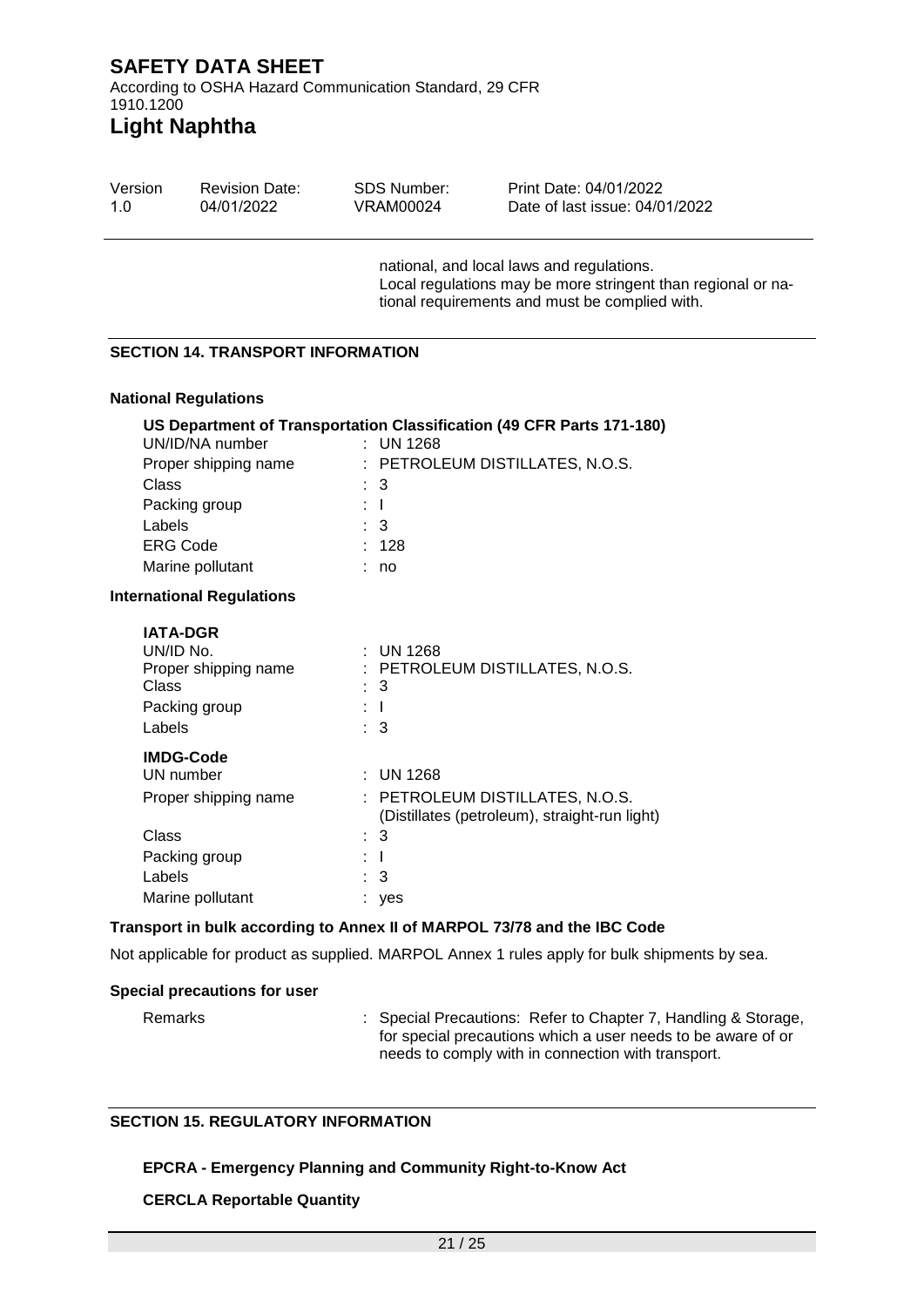According to OSHA Hazard Communication Standard, 29 CFR 1910.1200 **Light Naphtha**

| Version | <b>Revision Date:</b> | SDS Number: | Print Date: 04/01/2022         |
|---------|-----------------------|-------------|--------------------------------|
| 1.0     | 04/01/2022            | VRAM00024   | Date of last issue: 04/01/2022 |

| Components          | CAS-No.        |       | Component RQ   Calculated product RQ |
|---------------------|----------------|-------|--------------------------------------|
|                     |                | (lbs) | (lbs)                                |
| benzene             | $71 - 43 - 2$  | 10    | 200                                  |
| toluene             | 108-88-3       | 100   | 100 (F005)                           |
| <b>Xylene</b>       | 1330-20-7      | 100   | 100 (F003)                           |
| <b>Ethylbenzene</b> | $100 - 41 - 4$ | 100   | 100 (F003)                           |
| benzene             | $71 - 43 - 2$  | 10    | 10 (D018)                            |

\*: Vertex HSSE classifies this material as an "oil" under the CERCLA Petroleum Exclusion, therefore re-leases to the environment are not reportable under CERCLA., The components with RQs are given for information.

#### **SARA 304 Extremely Hazardous Substances Reportable Quantity**

This material does not contain any components with a section 304 EHS RQ.

#### **SARA 302 Extremely Hazardous Substances Threshold Planning Quantity**

This material does not contain any components with a section 302 EHS TPQ.

| SARA 311/312 Hazards |  | Flammable (gases, aerosols, liquids, or solids)<br>Skin corrosion or irritation<br>Aspiration hazard<br>Reproductive toxicity<br>Germ cell mutagenicity<br>Carcinogenicity<br>Specific target organ toxicity (single or repeated exposure) |                                                                                                           |                  |  |
|----------------------|--|--------------------------------------------------------------------------------------------------------------------------------------------------------------------------------------------------------------------------------------------|-----------------------------------------------------------------------------------------------------------|------------------|--|
| <b>SARA 313</b>      |  |                                                                                                                                                                                                                                            | The following components are subject to reporting levels es-<br>tablished by SARA Title III, Section 313: |                  |  |
|                      |  | toluene                                                                                                                                                                                                                                    | 108-88-3                                                                                                  | $>= 30 - 50 \%$  |  |
|                      |  | Xylene                                                                                                                                                                                                                                     | 1330-20-7                                                                                                 | $>= 30 - 50 %$   |  |
|                      |  | 1,2,4-Trimethylbenzene                                                                                                                                                                                                                     | 95-63-6                                                                                                   | $>= 10 - 20%$    |  |
|                      |  | benzene                                                                                                                                                                                                                                    | 71-43-2                                                                                                   | $>= 5 - < 10 \%$ |  |
|                      |  | Ethylbenzene                                                                                                                                                                                                                               | 100-41-4                                                                                                  | $>= 5 - < 10 \%$ |  |
|                      |  | n-Hexane                                                                                                                                                                                                                                   | 110-54-3                                                                                                  | $>= 5 - < 10 \%$ |  |
|                      |  | Naphthalene                                                                                                                                                                                                                                | $91 - 20 - 3$                                                                                             | $>= 5 - < 10 \%$ |  |
|                      |  | cyclohexane                                                                                                                                                                                                                                | 110-82-7                                                                                                  | $>= 5 - < 10 \%$ |  |
|                      |  |                                                                                                                                                                                                                                            |                                                                                                           |                  |  |

#### **Clean Water Act**

The following Hazardous Chemicals are listed under the U.S. CleanWater Act, Section 311, Table 117.3:

| toluene      | 108-88-3       | $30\%$ |
|--------------|----------------|--------|
| Xylene       | 1330-20-7      | $30\%$ |
| benzene      | $71 - 43 - 2$  | 5%     |
| Ethylbenzene | $100 - 41 - 4$ | 5%     |
| Naphthalene  | $91 - 20 - 3$  | 5%     |
|              |                |        |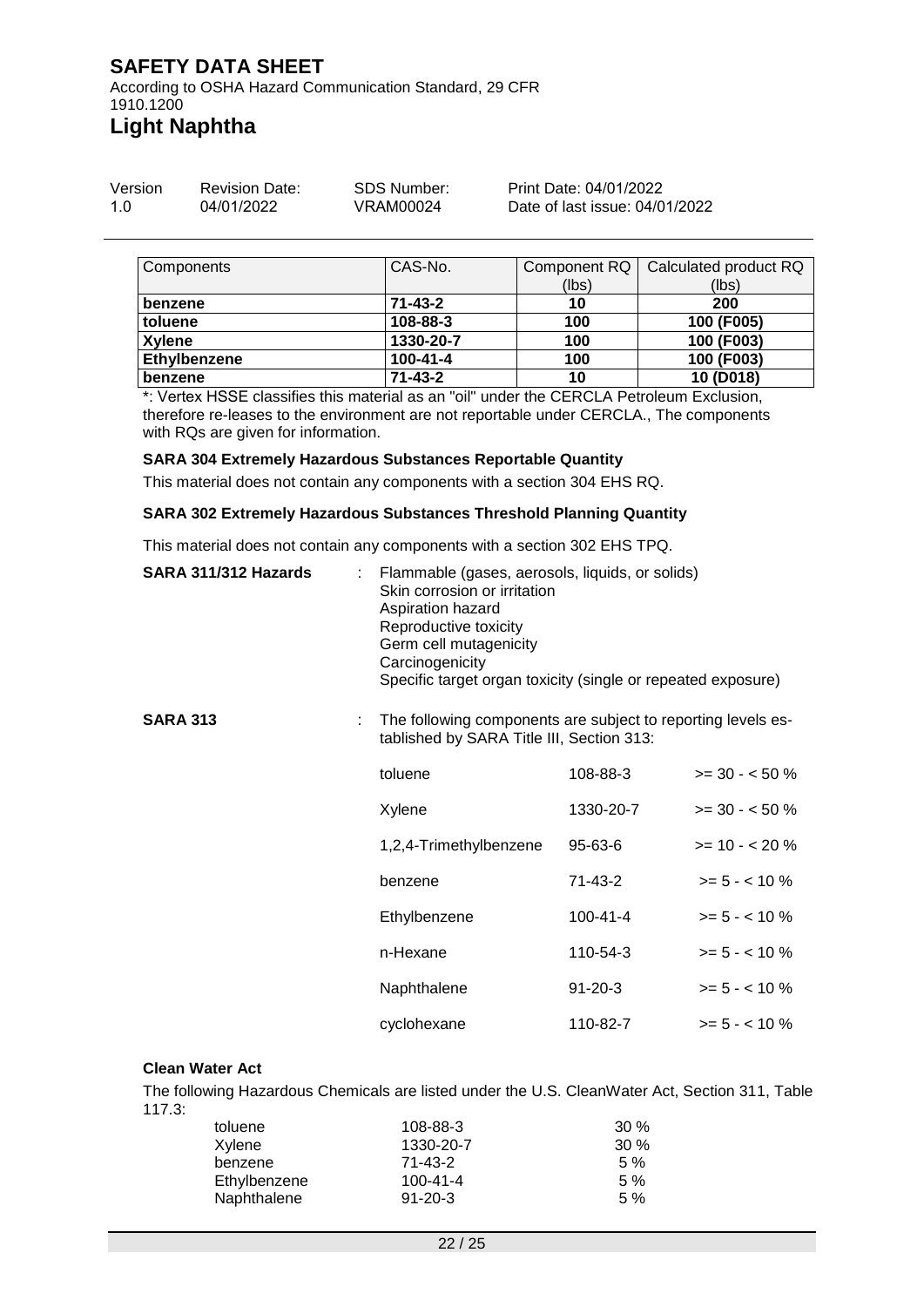According to OSHA Hazard Communication Standard, 29 CFR 1910.1200

# **Light Naphtha**

| 1.0 | <b>Revision Date:</b><br>04/01/2022                                                                                                            | SDS Number:<br><b>VRAM00024</b>                    | Print Date: 04/01/2022<br>Date of last issue: 04/01/2022                                                                                                                                  |
|-----|------------------------------------------------------------------------------------------------------------------------------------------------|----------------------------------------------------|-------------------------------------------------------------------------------------------------------------------------------------------------------------------------------------------|
|     | cyclohexane                                                                                                                                    | 110-82-7                                           | 5 %                                                                                                                                                                                       |
|     | <b>US State Regulations</b>                                                                                                                    |                                                    |                                                                                                                                                                                           |
|     | Pennsylvania Right To Know                                                                                                                     |                                                    |                                                                                                                                                                                           |
|     | toluene<br>Xylene<br>1,2,4-Trimethylbenzene<br>cyclohexane<br>benzene<br>n-Hexane<br>Ethylbenzene<br>Naphthalene<br><b>California Prop. 65</b> | Distillates (petroleum), straight-run light        | 68410-05-9<br>108-88-3<br>1330-20-7<br>95-63-6<br>110-82-7<br>71-43-2<br>110-54-3<br>$100 - 41 - 4$<br>$91 - 20 - 3$                                                                      |
|     |                                                                                                                                                |                                                    | WARNING: This product can expose you to chemicals including benzene, Ethylbenzene, Naph-<br>thalene, which is/are known to the State of California to cause cancer, and toluene, benzene, |
|     |                                                                                                                                                | For more information go to www.P65Warnings.ca.gov. | which is/are known to the State of California to cause birth defects or other reproductive harm.                                                                                          |
|     | <b>California List of Hazardous Substances</b>                                                                                                 |                                                    |                                                                                                                                                                                           |
|     | toluene<br>Xylene<br>1,2,4-Trimethylbenzene<br>cyclohexane<br>benzene<br>n-Hexane<br>Ethylbenzene<br>Naphthalene                               |                                                    | 108-88-3<br>1330-20-7<br>95-63-6<br>110-82-7<br>71-43-2<br>110-54-3<br>$100 - 41 - 4$<br>$91 - 20 - 3$                                                                                    |
|     | <b>California Regulated Carcinogens</b><br>benzene                                                                                             |                                                    | 71-43-2                                                                                                                                                                                   |

### **SECTION 16. OTHER INFORMATION**

### **Further information**

NFPA Rating (Health, Fire, Reac-1, 3, 0 tivity)

### **Full text of other abbreviations**

| ACGIH     | : USA. ACGIH Threshold Limit Values (TLV)           |
|-----------|-----------------------------------------------------|
| ACGIH BEI | ACGIH - Biological Exposure Indices (BEI)           |
| OSHA CARC | : OSHA Specifically Regulated Chemicals/Carcinogens |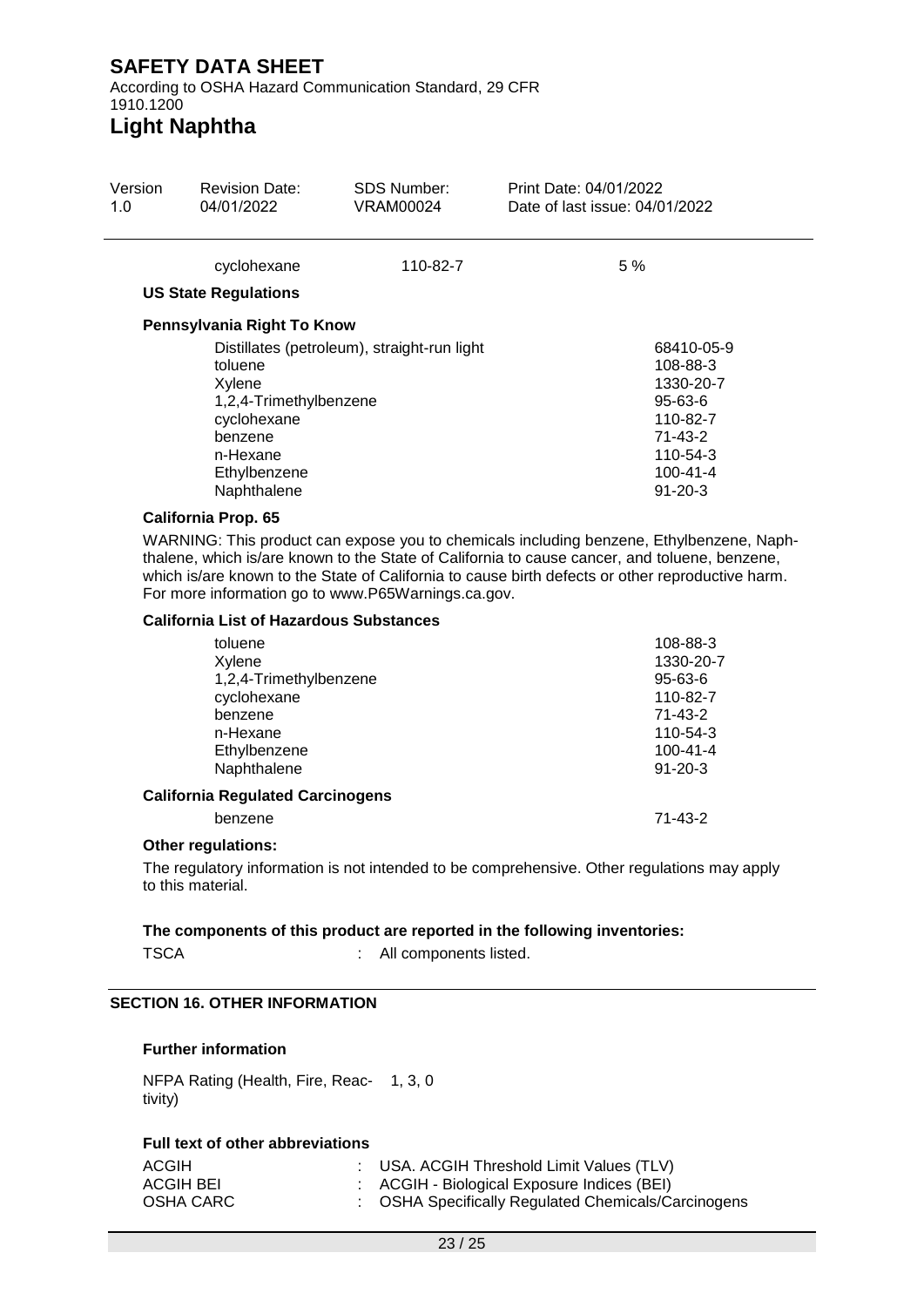According to OSHA Hazard Communication Standard, 29 CFR 1910.1200

| Version<br>1.0 | <b>Revision Date:</b><br>04/01/2022                                                                                                                                                                                  | <b>SDS Number:</b><br><b>VRAM00024</b>                                                                                                                                                                                                                                                                                                                                                                                                                                                                                                                                                                                            | Print Date: 04/01/2022<br>Date of last issue: 04/01/2022                                                                                                                                                                                                                                                                                                                                                                                                                                                                                                                                                                                                                                                                                                                                                                                                                                                                                                                                         |
|----------------|----------------------------------------------------------------------------------------------------------------------------------------------------------------------------------------------------------------------|-----------------------------------------------------------------------------------------------------------------------------------------------------------------------------------------------------------------------------------------------------------------------------------------------------------------------------------------------------------------------------------------------------------------------------------------------------------------------------------------------------------------------------------------------------------------------------------------------------------------------------------|--------------------------------------------------------------------------------------------------------------------------------------------------------------------------------------------------------------------------------------------------------------------------------------------------------------------------------------------------------------------------------------------------------------------------------------------------------------------------------------------------------------------------------------------------------------------------------------------------------------------------------------------------------------------------------------------------------------------------------------------------------------------------------------------------------------------------------------------------------------------------------------------------------------------------------------------------------------------------------------------------|
| OSHA P0        |                                                                                                                                                                                                                      | 1910.1000                                                                                                                                                                                                                                                                                                                                                                                                                                                                                                                                                                                                                         | USA. OSHA - TABLE Z-1 Limits for Air Contaminants -                                                                                                                                                                                                                                                                                                                                                                                                                                                                                                                                                                                                                                                                                                                                                                                                                                                                                                                                              |
| OSHA Z-1       |                                                                                                                                                                                                                      |                                                                                                                                                                                                                                                                                                                                                                                                                                                                                                                                                                                                                                   | USA. Occupational Exposure Limits (OSHA) - Table Z-1 Lim-                                                                                                                                                                                                                                                                                                                                                                                                                                                                                                                                                                                                                                                                                                                                                                                                                                                                                                                                        |
| OSHA Z-2       | ACGIH / TWA<br><b>ACGIH / STEL</b><br>OSHA CARC / PEL<br>OSHA CARC / STEL<br>OSHA P0 / TWA<br>OSHA P0 / STEL<br>OSHA Z-1 / TWA<br>OSHA Z-2 / TWA<br>OSHA Z-2 / CEIL<br>OSHA Z-2 / Peak<br>Abbreviations and Acronyms | its for Air Contaminants<br>8-hour, time-weighted average<br>Short-term exposure limit<br>Permissible exposure limit (PEL)<br><b>Excursion limit</b><br>8-hour time weighted average<br>Short-term exposure limit<br>8-hour time weighted average<br>8-hour time weighted average<br>Acceptable ceiling concentration<br>centration for an 8-hr shift<br>dictionaries) and/or websites.<br>Hygienists<br>BEL = Biological exposure limits<br><b>CAS = Chemical Abstracts Service</b><br>COC = Cleveland Open-Cup<br>DNEL = Derived No Effect Level<br>$EC = European Commission$<br>gy Of Chemicals<br><b>Chemical Substances</b> | USA. Occupational Exposure Limits (OSHA) - Table Z-2<br>Acceptable maximum peak above the acceptable ceiling con-<br>The standard abbreviations and acronyms used in this docu-<br>ment can be looked up in reference literature (e.g. scientific<br>ACGIH = American Conference of Governmental Industrial<br>$ADR = European Agreement concerning the International$<br>Carriage of Dangerous Goods by Road<br>AICS = Australian Inventory of Chemical Substances<br>ASTM = American Society for Testing and Materials<br>BTEX = Benzene, Toluene, Ethylbenzene, Xylenes<br>CEFIC = European Chemical Industry Council<br>CLP = Classification Packaging and Labelling<br>DIN = Deutsches Institut fur Normung<br>DMEL = Derived Minimal Effect Level<br>DSL = Canada Domestic Substance List<br>EC50 = Effective Concentration fifty<br>ECETOC = European Center on Ecotoxicology and Toxicolo-<br>ECHA = European Chemicals Agency<br>EINECS = The European Inventory of Existing Commercial |
|                |                                                                                                                                                                                                                      | EL50 = Effective Loading fifty                                                                                                                                                                                                                                                                                                                                                                                                                                                                                                                                                                                                    | ENCS = Japanese Existing and New Chemical Substances                                                                                                                                                                                                                                                                                                                                                                                                                                                                                                                                                                                                                                                                                                                                                                                                                                                                                                                                             |
|                |                                                                                                                                                                                                                      | Inventory<br>EWC = European Waste Code<br>Labelling of Chemicals                                                                                                                                                                                                                                                                                                                                                                                                                                                                                                                                                                  | GHS = Globally Harmonised System of Classification and                                                                                                                                                                                                                                                                                                                                                                                                                                                                                                                                                                                                                                                                                                                                                                                                                                                                                                                                           |
|                |                                                                                                                                                                                                                      |                                                                                                                                                                                                                                                                                                                                                                                                                                                                                                                                                                                                                                   | IARC = International Agency for Research on Cancer<br>IATA = International Air Transport Association                                                                                                                                                                                                                                                                                                                                                                                                                                                                                                                                                                                                                                                                                                                                                                                                                                                                                             |
|                |                                                                                                                                                                                                                      | IL50 = Inhibitory Level fifty                                                                                                                                                                                                                                                                                                                                                                                                                                                                                                                                                                                                     | IC50 = Inhibitory Concentration fifty                                                                                                                                                                                                                                                                                                                                                                                                                                                                                                                                                                                                                                                                                                                                                                                                                                                                                                                                                            |